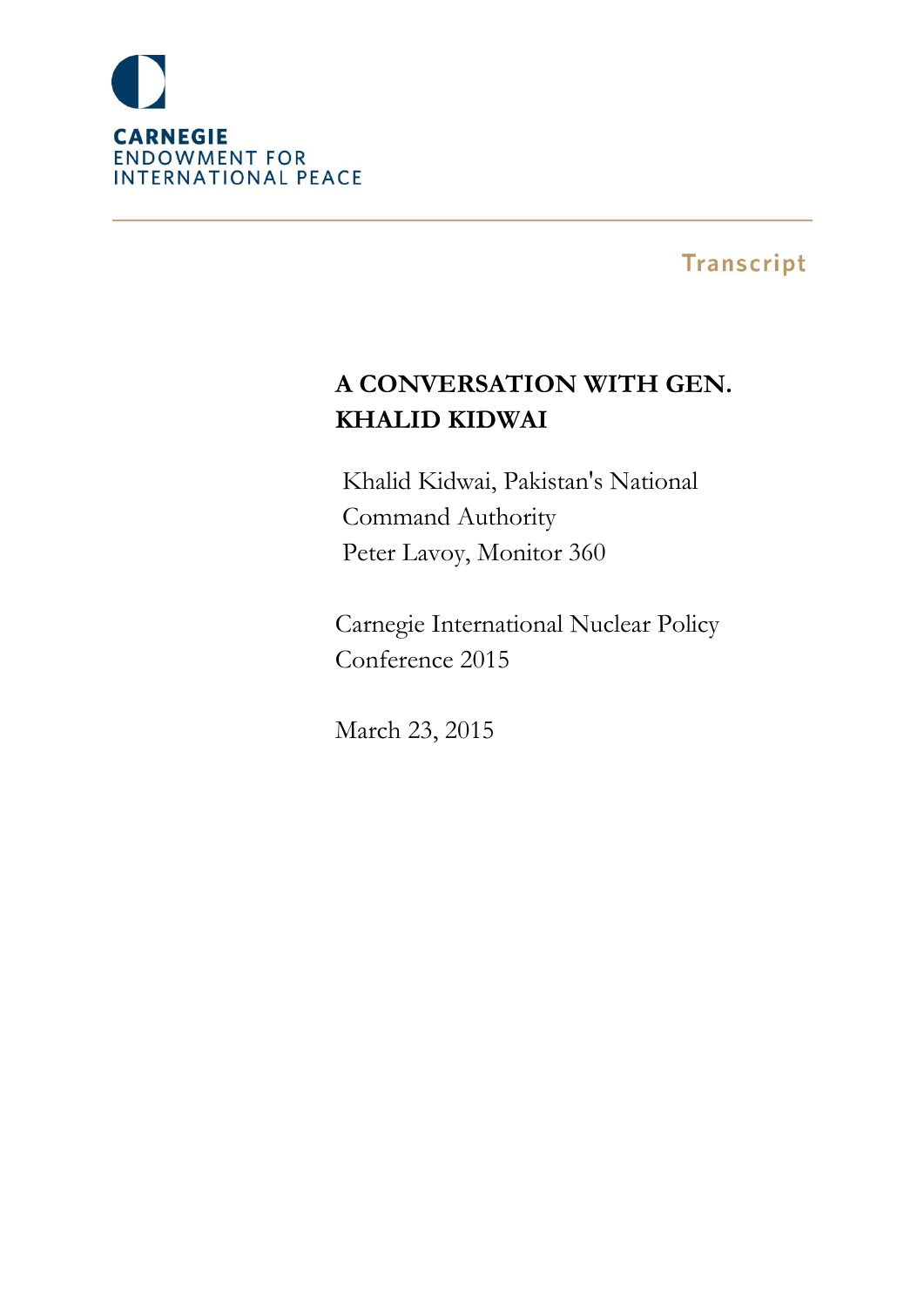**(Transcript not checked against delivery)**

# **TOBY DALTON**

I'll invite Peter Lavoy and General Kidwai to the stage.

Since 1988 when both India and Pakistan tested nuclear explosive devices there has been one central figure whose vision and leadership has shaped Pakistan's nuclear program. That person is General Khalid Kidwai, who established and then served as Director General of Pakistan's strategic plans division from its inception until last year: an incredible span of 15 years.

It is rare that we in the non-governmental community have opportunities to interact with, and hear from officials like General Kidwai. Indeed I would note that we invited the General to speak twice at the conference before, we are very glad that he has accepted on the third try, and he is here with us today to discuss how he sees the nuclear landscape from Pakistan.

Joining General Kidwai to moderate the conversation is Dr. Peter Lavoy. Peter is known to many of you, having engaged in both academic and policy work over the course of his career. In recent years he has served in a series of senior positions in the US government, working on South Asia at the National Intelligence Council, the Office of the Director of National Intelligence in the Pentagon, and rumor has it that he will soon be re-joining government. There are people who understand the contemporary; there are few people who understand the contemporary security challenges in South Asia as well as Peter.

As with General Kidwai, we are very fortunate to have Peter here with us today. With that brief introduction I would invite General Kidwai to take the podium for some opening remarks.

# **KHALID KIDWAI**

Thank you. Ladies and gentlemen, it gives me great pleasure indeed to be here for the prestigious annual conference of CEIP. As someone on whom successive Pakistani governments bestowed the unique responsibility and privilege of guiding Pakistan's nuclear program over the last 15 years, I look forward to interaction with this elite international galaxy through the medium of our conversation.

But before we do that, I would like to share a few thoughts which might help in focusing the conversation. This however is not meant to restrict the conversation in any way, far from it. I would be very happy indeed to attempt answers to any questions.

Today when I scan the global environments, as they have evolved over the last decade plus, I find that the early expectations and hopes generated by the end of the Cold War that the world might become a more harmonious and peaceful place have all but evaporated.

Instead what one finds today is a conflict ridden world, a revival of the Cold War with newer poles emerging from the earlier bipolar to unipolar to now, a multi-polar world. In this multipolar world alignments have undergone change in Europe, and Asia particularly. And new equations have emerged, as nations reassess their interest, and readjust.

While nations readjust the global trend is on retaining focus on management of conflicts, national and regional security, and economic progress. Added to the security calculus is the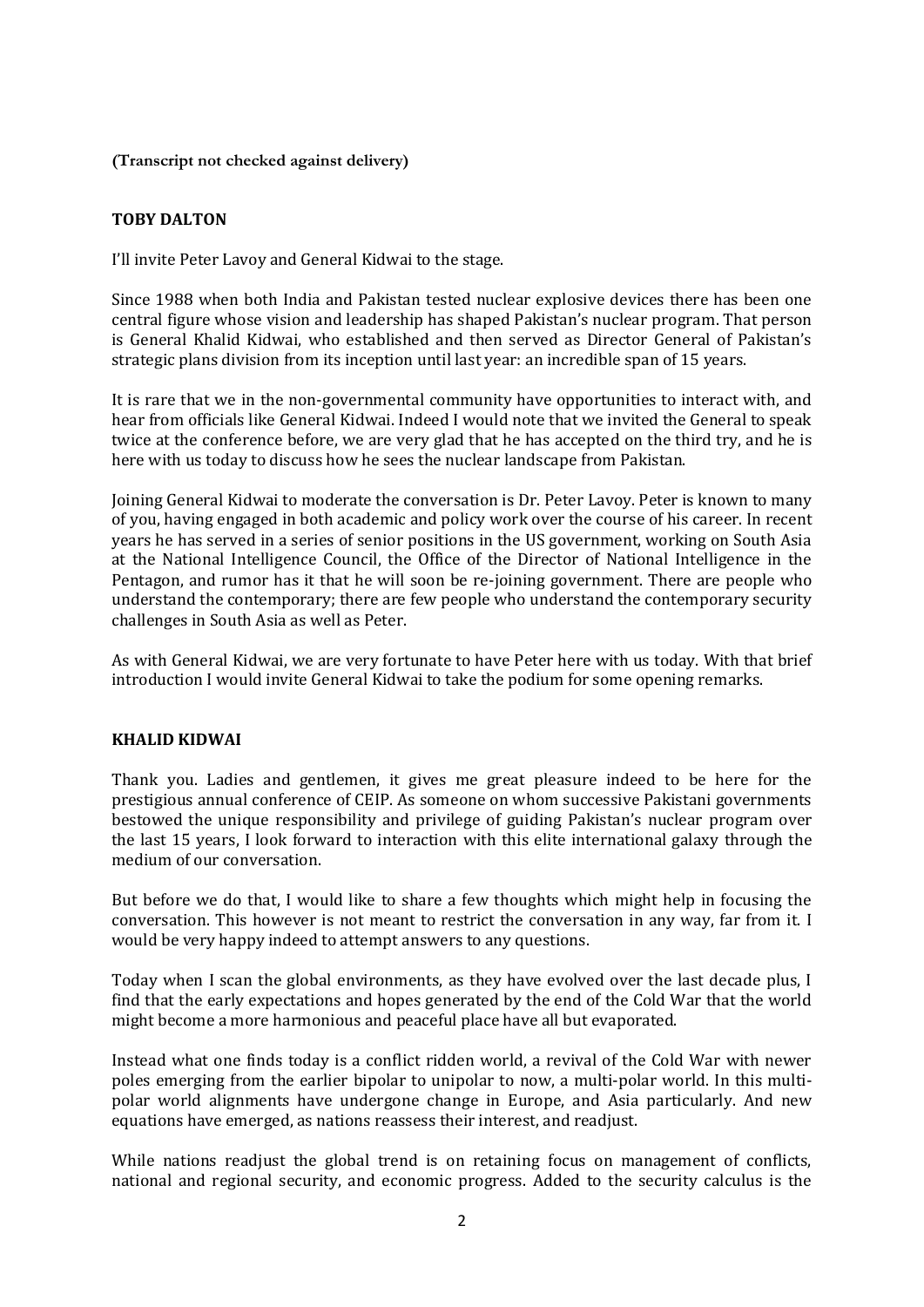universal nature of terrorism threatening to overshadow all else. The world is attempting to grapple with the phenomena in cooperative ways.

South Asia too has absorbed many of the emerging global political trends of alignments and realignments. What is unfortunate though is that while South Asia attempts to remain in step with the changing global trends politically, and integrated economically, and despite being aware of the fact that the region needs extraordinary efforts to develop economically, and politically, in order to fight the massive threats of poverty, weak health, education and other social indicators, and terrorism, it remains oblivious to what I would like to call the obvious.

The obvious is not sinking in, in our regional calculations. And what is this obvious? The obvious is the elephant in the room, i.e. the prerequisite of creating and enabling an environment for peace and strategic stability in order to focus on sustained socioeconomic development of the region.

The obvious is that the enabling environment for peace and strategic stability will only come through mature conflict management, leading to conflict resolution. This obvious has been brushed under the carpet for decades in a fallen hope that somehow it might go away. How can sustained socioeconomic progress come about if the threat of outstanding conflict, tension and recrimination hangs permanently in the air when eyeball to eyeball stance with nuclear weapons in the background?

Unfortunately, those who say that conflict resolution alone will lead to true peace and stability, leading to economic development are dismissed as revisionists. As they're seeking resolution to conflict was unnatural, a nation should learn to live with conflicts and status quo. In this unstable regional environment one nuclear power trying to teach lessons to another nuclear power through the medium of small arms and mortar shells on the Kashmir line of control and bluster, I'll leave it to your judgment.

In South Asia, sadly, we remain prisoners to the past, frozen in time, unable to break the shackles of history. Then we expect, naively, that by some miracle we shall become part of the global economic trends, and benefit from these.

Ladies and gentlemen, if we recognize that to develop socioeconomically, extended periods of peace and stability are fundamental, my submission is that these will not come through miracles, bluster and zero sum games. The regional leadership will have to rise to the highest levels of statesmanship, recognize what I call the obvious, stare this reality in the face and courageously work towards the attainment of peace and stability through the only surefooted method known to history. That is conflict management leading to conflict resolution.

There is no running away from this stark reality, conflict management leading to conflict resolution. It is not revisionism, it is common sense, it is common interest, it is self-interest. If South Asia and its leadership does not, or does not want to, or is unable to recognize this reality, well I'm afraid that we could carry on as we have done for the past 60, 80 years for the next 60, 80 years, and bluster, and blunder our way through future generations, condemning our 1.5 billion people in perpetuity to hunger, filth and squalor.

Having said this, however, I would like to remain optimistic, and therefore I draw your attention to an opportunity, fleeting perhaps in terms of time, for a way forward towards the attainment of the objective of permanent peace, and strategic stability in South Asia. This opportunity, in my judgment, exists today. It has emerged paradoxically because of two independent developments, or realities which need to be recognized for their linkage, and grasped by the democratically elected leaderships of India and Pakistan.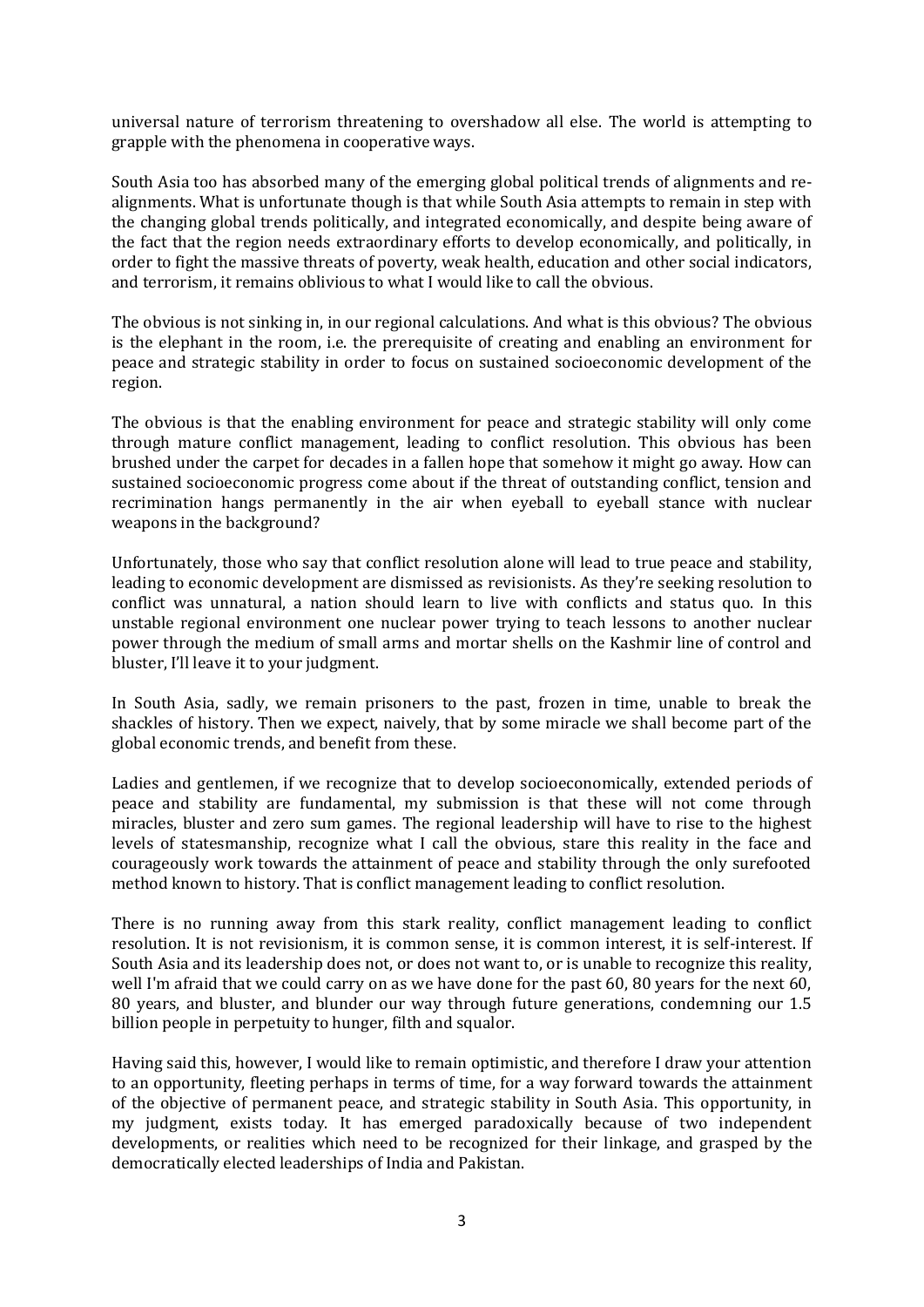If only there is what President Clinton had called, the vision thing. Let me flag these first, and then I'll dwell on these. The two realities of today's South Asian strategic situation are one, notwithstanding the growing conversional asymmetries, the development and position of sufficient numbers, and varieties of nuclear weapons by both India and Pakistan, has made war as an instrument of policy near redundant. The tried and tested concept of MAD has ensured that.

Two, the historic coincidence of the near simultaneous emergence of two strong democratically elected governments in India and Pakistan, with the advantages of comfortable majorities, and the factor of reasonable time at their disposal to address the longstanding issues with a sense and understanding of history. This has never happened before.

These then are the two self-evident realities or givens of the South Asian situation today. When we look at the linkages of the two realities, the vision thing would make it seem that this just might be the historic opportunity of a lifetime. Waiting for the two leaderships to grasp, sit together, explore the possibilities of conflict resolution, and in a supreme statesman act go for it in a manner that all parties to the conflict end up on the winning side. No zero sum games, no one-upmanship, history and circumstance beckon.

Whether history can be grasped remains to be seen, an opportunity exists. It needs vision, statesmanship, and guts. Vision of Nixon and Chou En Lai, and perhaps of Anwar Sadaat and Menachim Begin.

Ladies and gentlemen, there was a time in the aftermath of the nuclear test of 1998, when some people unwisely experimented with the idea that despite the nuclear overhang in South Asia there was space for limited conversional war, and therefore one nuclear power might be able to overwhelm another nuclear power. It could be attributed to an inability to grasp the change strategic environments of a nuclearized South Asia, a learning curve perhaps.

Besides being dangerous thinking, it was also naïve as the experience of the last 17 years has shown. The idea didn't work in the escalation of 2001, 2002, not during the tensions of 2008, nor is it likely to work in the future. The naivety of finding space for limited conversional war, despite the nuclear capabilities of both sides, went so far as to translate the thinking into an offensive doctrine, the Cold Start Doctrine. Equal and to a pre-programd, predetermined, shooting from the hip posture, in quick time, commencing at the tactical level, graduating rapidly to the operational strategic level. Strangely oblivious of the nuclear Armageddon it might, could unleash in the process. It was clearly not thought through.

Of course, Pakistan took the doctrine seriously, because it had a direct bearing on our security, as well as to prevent destabilization in an environment of conventional asymmetry. We were the affect party. The doctrine was meant to be unleashed against us. We could not ignore the effects being generated by the offensive doctrine. Therefore in order to deter the unfolding of operations under the doctrine Pakistan opted to develop a variety of short range, low yield nuclear weapons, also dubbed tactical nuclear weapons.

This was a Pakistani defensive, deterrence response to an offensive doctrine. But, in an attempt to do one better on the escalatory run, some people responded via massive retaliation bluster, without thinking through the consequences in a nuclear parity situation. We think it's time to get real.

For 15 years I, and my colleagues, at the Strategic Plans Division in Pakistan, and worked for deterrence to be strengthened in South Asia comprehensively, so as to prevent war, to deter aggression, and thereby for peace, howsoever uneasy to prevail. We have worked to create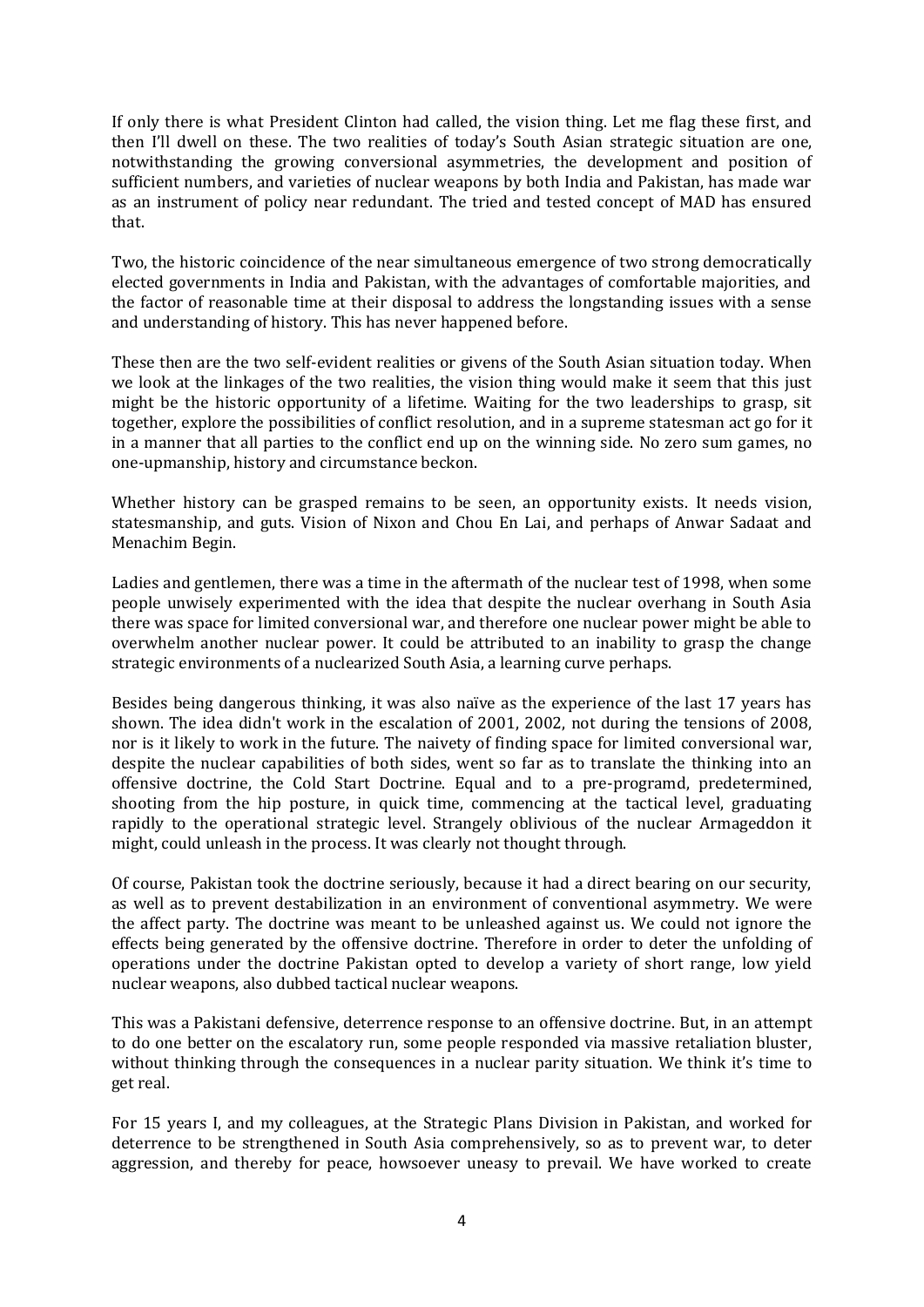roadblocks in the path of those who thought that there was space for conventional war, despite the nuclear weapons of Pakistan.

I strongly believe that by introducing the variety of tactical nuclear weapons in Pakistan's inventory, and in the strategic stability debate, we have blocked the avenues for serious military operations by the other side. That the debate has been hi-jacked towards the lesser issues of command and control, and the possibility of their falling into wrong hands is unfortunate, because it has distracted and diverted attention from the real purpose of the DNWs. That of reinforcing deterrence, preventing war in South Asia, ensuring peace, thereby creating an enabling environment for politics and politicians to reassert, lead the way towards conflict resolution, and give South Asia and its people a chance. A peace of the brave that they deserve.

I suggest the debate be refocused to the objectives. And now, therefore, when we juxtapose the situation of a near military stalemate, if I may, with the political results thrown up by the elections of 2013 in Pakistan, and of 2014 in India, that two political parties with strong electoral mandates have emerged. One sees the opportunity for statesmanship and vision to trump petty, short-sighted objectives. No weak coalitions, strong nationalistic credentials, and credibility on both sides. And to top it, availability of time to work things out in their remaining respective terms before the respective next elections.

Will the vision thing prevail? The initiative does not lie with Pakistan, there are people who need to climb down from a high horse and get real. Well-meaning nudges from well-meaning friends will be most helpful in the larger interest of international peace, and stability, in a region dubbed as a nuclear flashpoint. A hands-off approach will be neither here nor there. And, of course, the fleeting opportunity of history would have slipped. And my submission to friends who want to be helpful, please note the inadvisability of aggravating the existing delicate strategic balance in a troubled South Asia by one sided, and discriminatory overtures.

Even-handed and non-discriminatory approach to South Asia alone will contribute towards peace and stability. Discriminatory approach on issues like NSG exemption, and NSG membership is already proving to be counterproductive. It will never be acceptable to Pakistan. And will, in no way, contribute towards peace and stability. Let us desist from taking shortsighted measures today that will be regretted later.

I would like to conclude by holding out an assurance to this audience on something I know worries the international community all the time: the safety and security of Pakistani nuclear weapons in the disturbed security environment of our region. For the last 15 years Pakistan has taken its nuclear security obligations seriously. We understand the consequences of complacency, there is no complacency. We have invested heavily in terms of money, manpower, equipment, weapons, training, preparedness and smart site security solutions.

I say with full responsibility that nuclear security in Pakistan is a non-issue. You have all your national tactical means to verify, but you might also take my solemn word for it. Our nuclear weapons are safe, secure and under complete institutional and professional control. I thank you.

#### **PETER LAVOY**

Well, General Kidwai, thank you for those opening remarks. I'm sure that will stimulate a lot of questions, and excitement in the audience. But before we turn this over to the audience for questions, I have the distinct honor to have a conversation with you, and ask you a few questions myself.

Now, of course, we've had these conversations going back many, many years, but generally in a slightly more discrete setting than this, so this is going to be new for us.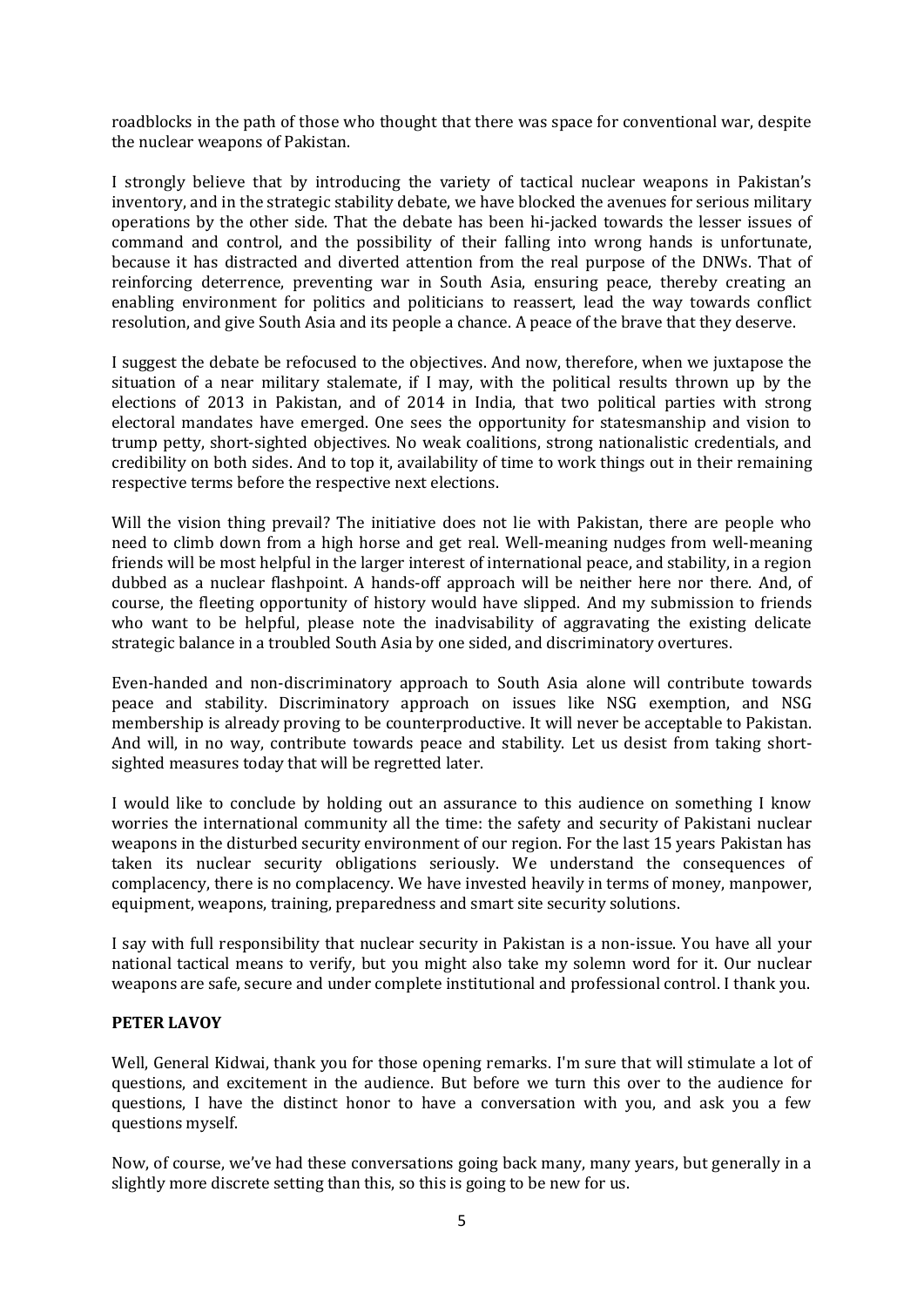But, want to start by just making a comment that when you look at the history of your country's nuclear weapons program, which really probably dates back to the very early 1970s, the initial idea, and the desire to have nuclear weapons as a deterrent. Many people are associated with this program, you have Zulfikar Ali Bhutto maybe initially, General Zia, many other figures. But probably the shape and character of the nuclear weapons program today probably has more to do with your decisions, and your work with the people that you work for as well, than any other individual.

And as you look back at your decade plus experience in guiding the development, and modernization of your country's nuclear weapons program, I'd like to ask you, personally, if you have… what is your greatest sense of accomplishment? What is your greatest achievement in your own mind? And as you reflect back on this long period, is there any single regret that still keeps you up at night?

# **KHALID KIDWAI**

Not a regret, first of all. I think I'm a very satisfied soldier. It was a responsibility given to me post May 1998, under circumstances which were absolutely new to me. I had no idea whatsoever as to what the nuclear program of Pakistan looked like. I was very much a straightforward, mainstream solider.

But then came May '98, and there was a series, and a set of circumstances through which I landed in the spot of being the first DGSPD. I think the greatest achievement if you would, if I was to recollect, in a sense, it's more comprehensive, it's not one particular item, or one particular area that I can really put my finger on. It's a comprehensive satisfaction of having taken the Pakistani capability which had been proven by the scientists, at a scientific level, by exploring the devices in May '98 in response to India's tests. And having taken those devices, which were scientific experiments, into an area of complete operationalization, into a vision which has consolidated Pakistan's nuclear capability in a manner that it today possesses a variety of nuclear weapons, in different categories. At the strategic level, at the operational level, and the tactical level.

And the total comprehensiveness of the program is the effects that it is generating of deterrence, and keeping war away. So, in a sense if you were to, if I was to put one, in one sentence, then the development of the entire capability has ensured peace in South Asia. And I am fond of calling these weapons as weapons of peace, because they have deterred the urge of aggression, and like I said in my opening remarks, it has closed the door to war being used as an instrument of policy. And therefore, if war as an instrument of policy is out, then there is an opportunity for strong politicians to wane.

So the total sum of, of an achievement of 15 years, perhaps is the complete development almost, we're almost 90, 95% there in terms of the goals that we had set out to achieve. And those goals have been achieved, and that is where I would say there is a sense of satisfaction.

#### **PETER LAVOY**

That's very interesting, and I think no one would doubt that Pakistan has made tremendous progress in operationalizing what was initially a scientific capability, as you said earlier on. Now, you were – as you mentioned – you were part of the conventional military, in the artillery, if I'm not mistaken. You had to take an idea of a nuclear deterrent, and then integrate that into a system among all of your colleagues who are conventional war fighters.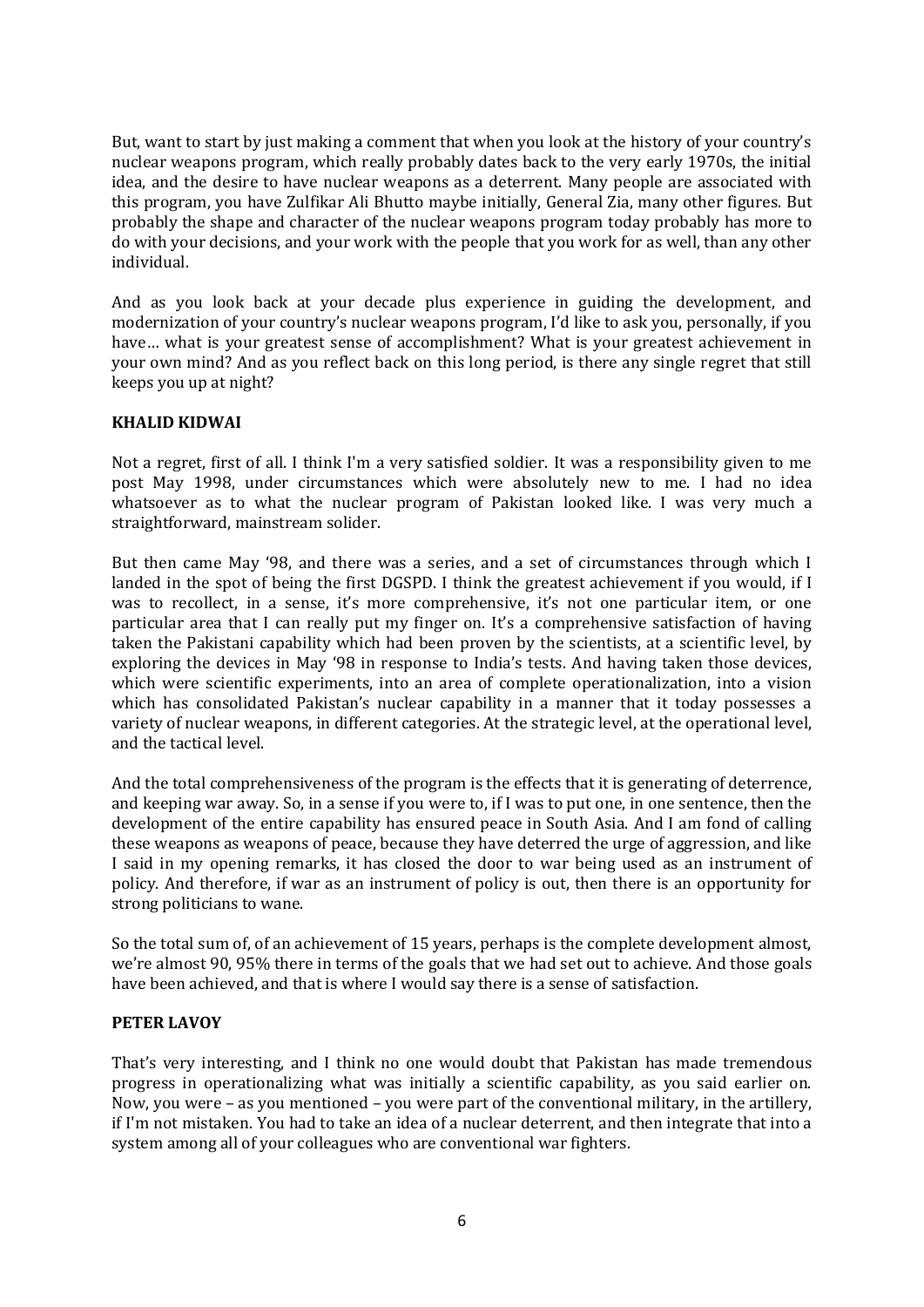Now you say that war is no longer an option, how do your colleagues in the Pakistan military, and the navy, and the air force, how do they relate to that? Do they still think about fighting and winning wars, despite what you and your colleagues have done at SPD to create a robust nuclear deterrent?

# **KHALID KIDWAI**

Look, SPD is not an island. SPD is very much part of the large military of Pakistan. And, what, when I say that war as an option is, perhaps, foreclosed, I think I reflect the opinion of the military in Pakistan, specifically on the air force, navy and the SPD. So these four branches of the military in Pakistan together, I think it's a considered view that because of the nuclear capability, one, and the operationalization of the nuclear capability, and the availability, and the raising, and the training of the strategic forces that are the end users of this capability, so to say, I think all four branches of the military… And, I will go a step further, the entire authority of the national command authority, headed by the Prime Minister, and the Federal Minister, and so on and so forth, I think there is a general understanding that the strategic capability of Pakistan has foreclosed these options.

But, having said that, war fighting, military is trained to fight wars, they can't just sit back and relax, and say that, okay, war is no longer an option so off you go. There has to be a complete professionally trained conventional force in addition to this strike back force.

## **PETER LAVOY**

I think you've pointed to a tension that exists with every nuclear weapons state. Every nuclear weapons state has conventional military forces, the objective of which is to fight and win wars. To deter wars if possible, but to fight and win if necessary. And yet you have nuclear weapons, probably designed to deter war at a higher level of violence.

I know, I've worked in the Department of Defence for nearly two decades, and I think we've struggled with that tension to see nuclear weapons, whether they're an extension of war fighting doctrines, and plans, and capabilities, or are they something different. How would you regard nuclear weapons? Are they an extension of the conventional forces of your country, or are they something that stands apart? And how is that appreciated by your other former colleagues in the Pakistan operations?

#### **KHALID KIDWAI**

No, I don't think they're seen as separate weapons, they're not seen as separate weapons. They reinforce the deterrence, there is a deterrence value within the conventional forces, the combine of the army, air force, navy has a certain deterrence value, notwithstanding the conventional asymmetries that we keep talking about. There is a healthy balance between the conventional forces on either side.

The nuclear forces are very much integrated as a backup force in some kind of situations, which we would like to call the larger nuclear strategy. If we, because in terms of our planning, we talk of, of course, the national strategies, and we talk of the nuclear strategy, and the military strategy, the operational strategy at the three or four tiers.

Nuclear strategy integrates the land operations of the conventional forces, and of the, at a point in time when the nuclear forces might also come into play. So it is one integrated whole.

#### **PETER LAVOY**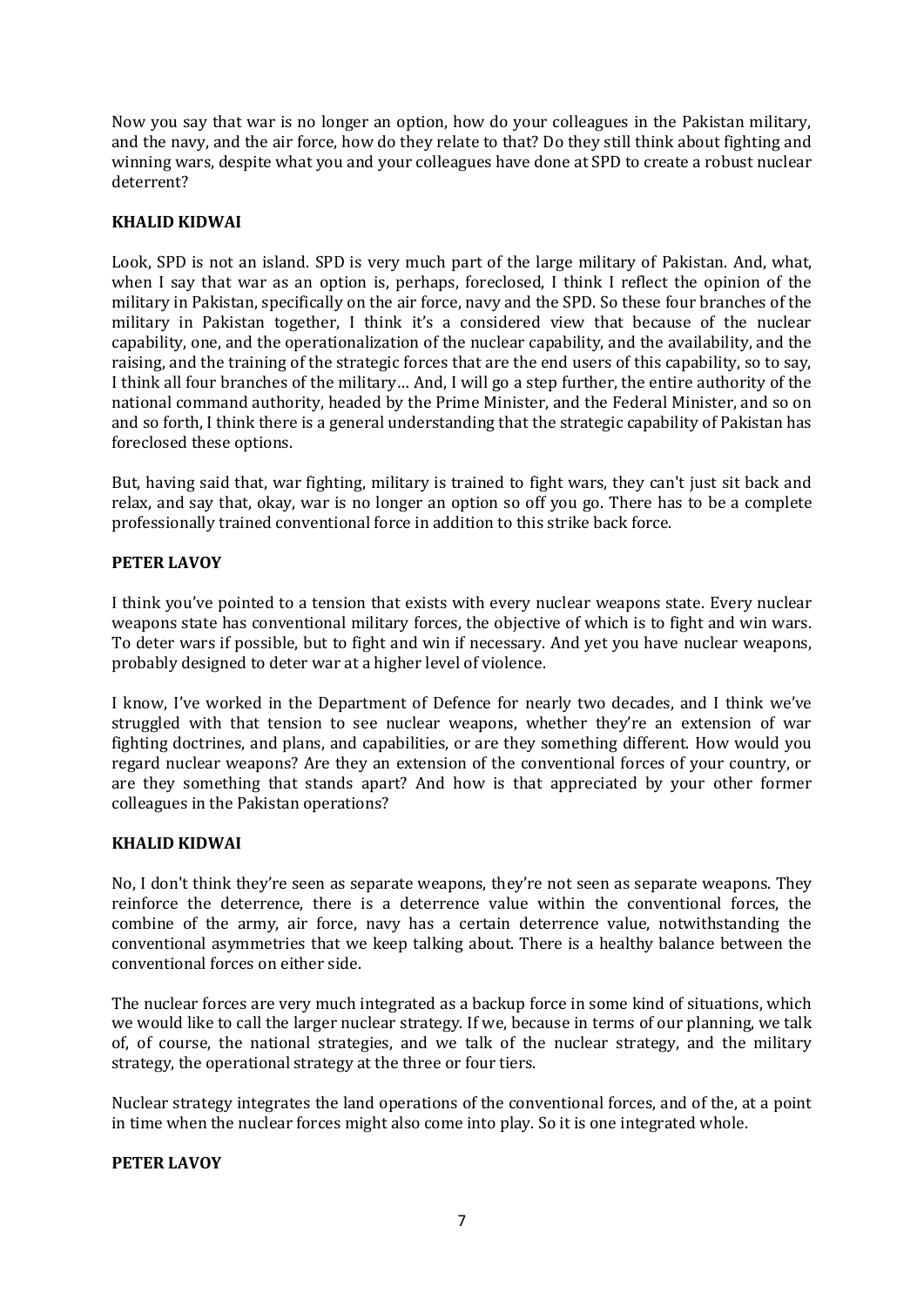I've had the opportunity, as many people, some people in this audience have had, of visiting you in your office that you formally inhabited in Rawalpindi, at Chaklala. And I recall my first visit there were a few photographs on the wall of some of the missiles that your country had tested. I think my last visit all the walls were full, and maybe that was a signal to…

## **KHALID KIDWAI**

Two walls are full, two are still…

### **PETER LAVOY**

Oh, you still have some space, interesting. Maybe we can come back to that point. But two walls were very full, and if I recall the last photograph I saw was of the Nasr, which is a short-range system. Can you describe the logic of having such a short-range system that I don't think any other country in the world possesses today, a missile, or a capability to launch nuclear weapons at such a short range? And what is the logic behind this short-range system as, I think as you've described, as part of the full, or multi-full spectrum deterrent capability.

## **KHALID KIDWAI**

No, but why do you say that no country demonstrates a short-range weapons? I think the US certainly does, and there are some other countries also who have short-range weapons. So Pakistan is not unique in developing the Nasr.

But Nasr, specifically, was born out of a compulsion of this thing that I mentioned about some people on the other side toying with the idea of finding space for conventional war, despite Pakistan nuclear weapons. In my judgment, and by extension by the judgment of the National Command Authority, I think we figured out that what was driving this particular concept on the other side was that they were looking at certain gaps in the, on the nuclear weapon inventory of Pakistan.

What they were seeing, as the adversary on the other side, they were seeing Pakistan strategic weapons, meaning the ballistic missiles. They were perhaps looking at the operational level in terms of ranges, the lesser ballistic missiles. What they were finding attractive, and what was probably encouraging them to find the space for conventional war, below this gap, was the absence of a complete spectrum of deterrence, if I may. That is what we have been calling the full spectrum deterrence.

That there was some kind of a gap in their realization at their tactical level, and therefore it was leading to this encouragement, or this idea of the concept on the other side that there was space for conventional war. Because there was also talk of calling the, the term being used, calling the Pakistani nuclear bluff, as if they could go in with conventional war, conventional forces against Pakistan in a sort of limited time and space matrix. And Pakistan would not pick up the courage, in that kind of a scenario, to use its strategic weapons, or the operational level nuclear weapons.

So it was this particular gap that we felt needed to be plugged at the lowest rung. Because war was being brought down under the Cold Start Doctrine to the tactical level. If you know the Cold Start Doctrine, as I'm sure this very educated audience would know what Cold Start Doctrine, the essentials, or the elements are. War is being brought down to a tactical level starting war, like I said, pre-programmed, predetermined, shooting from the hip posture within 48 to 96 hours with independent integral battle groups, of about armored brigade size. That is tactical level.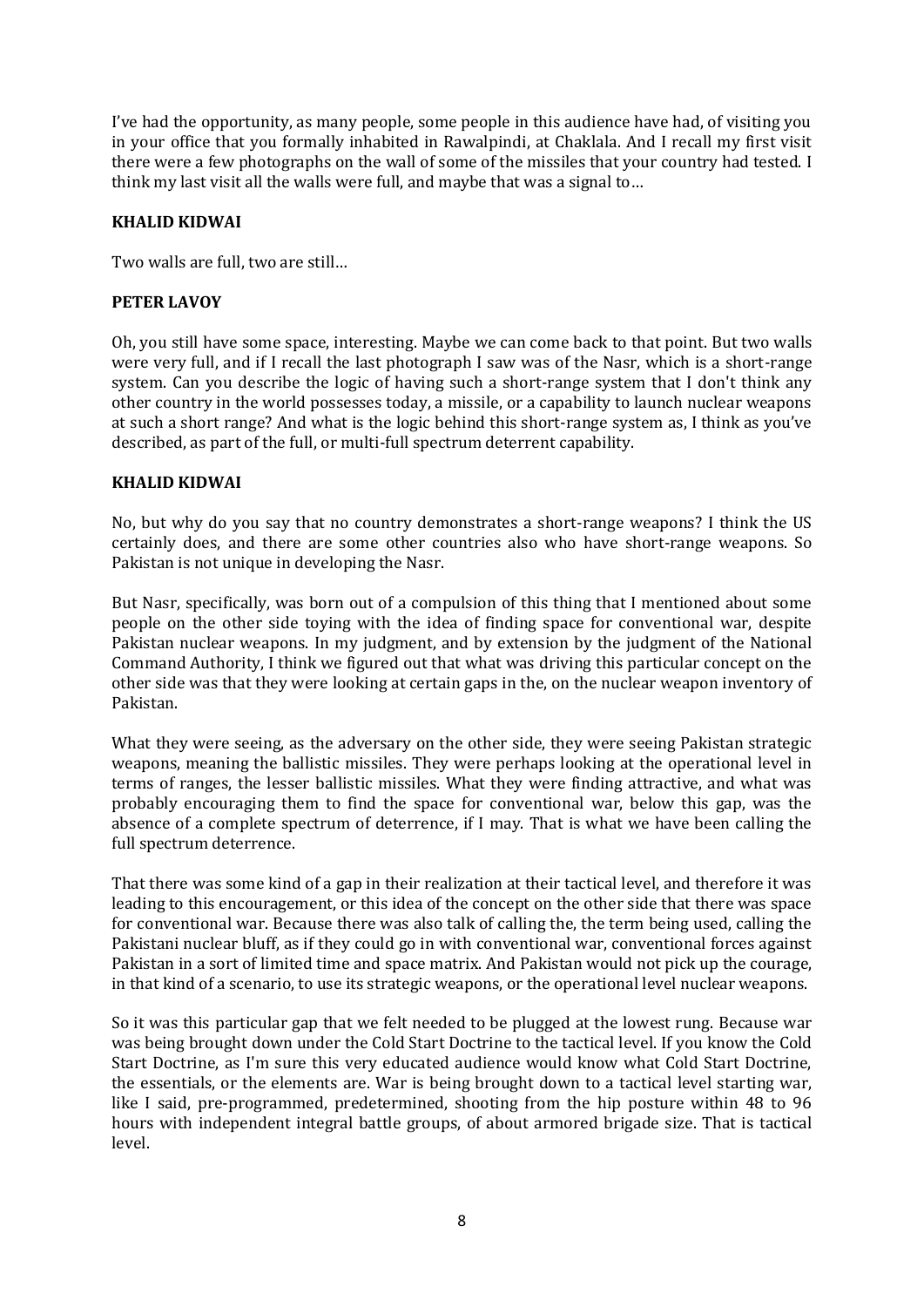And when you are trying to hit Pakistan within 48 to 96 hours with tactical formations, eight to nine of them simultaneously, you are obviously looking at gaps on our side on the tactical nuclear weapons. Therefore, the idea of Nasr was born, that we need to plug this particular gap, which is encouraging, or driving this particular doctrine. And so Nasr was created, and by the grace of God it has been a great success, as all leaders have confirmed. And we hope, therefore, that the complete spectrum that we say, the full spectrum, strategic, operational, tactical, all three levels of nuclear weapons have been covered, and therefore we have now deterred – in our thinking – the tactical level operations under the Cold Start Doctrine as well. And when that happens, then as I say repeatedly, that we have ensured that peace will prevail.

# **PETER LAVOY**

Thank you for that complete description, I'm sure that was very educational to the audience. And you did indicate that, of course, the United States, and other countries have had shortrange, or tactical systems in our arsenal. In fact, the US innovated many…

#### **KHALID KIDWAI**

Lance. Lance.

## **PETER LAVOY**

Yes, lance, yes, many other systems. But we moved away from them ultimately because, I think, because of concerns about the intermingling of conventional forces and nuclear weapons in a battlefield theatre. Which was very difficult, and I don't think the US ever sorted this out from a doctrinal point of view, certainly not from how you'd think about the actual operations would be conducted.

And one of the concerns that I think the people that have been involved in the US tactical nuclear weapons program, going back decades, one of the concerns they've had is that this actually makes nuclear war more likely, rather than less likely, having these capabilities. Because these capabilities are not traditionally associated with the doctrine, or the condition you identified earlier, mutually assured destruction.

Is there a risk, do you have some concern that the introduction of short-range tactical systems actually makes nuclear war more likely?

#### **KHALID KIDWAI**

I think it makes it less likely. It's how you look at it. Because, to the point of repetition I would say, that if tactical nuclear weapons of Pakistan makes India think twice, if not ten times, about unleashing the, this doctrine within 48 to 96 hours, predetermined, pre-programd kind of a doctrine, I think it ensures that thinking twice, thinking ten times the war will be deterred. However, if war is not deterred, then obviously some kind of a mad doctrine will come into play.

Because right now what is being said, like I said, bluster and blunder, and they are talking about bluster from the other side, that a tactical nuclear weapon will call for a massive retaliation kind of response. Which I think is a very unrealistic, it's not been thought through. What it is not looking at is the Armageddon kind of a situation that this kind of a threat is creating. It is not looking at the complete inventory of Pakistan's nuclear weapons, which many people, friends like you have described it as the fastest growing nuclear arsenal, or something which is in the works still.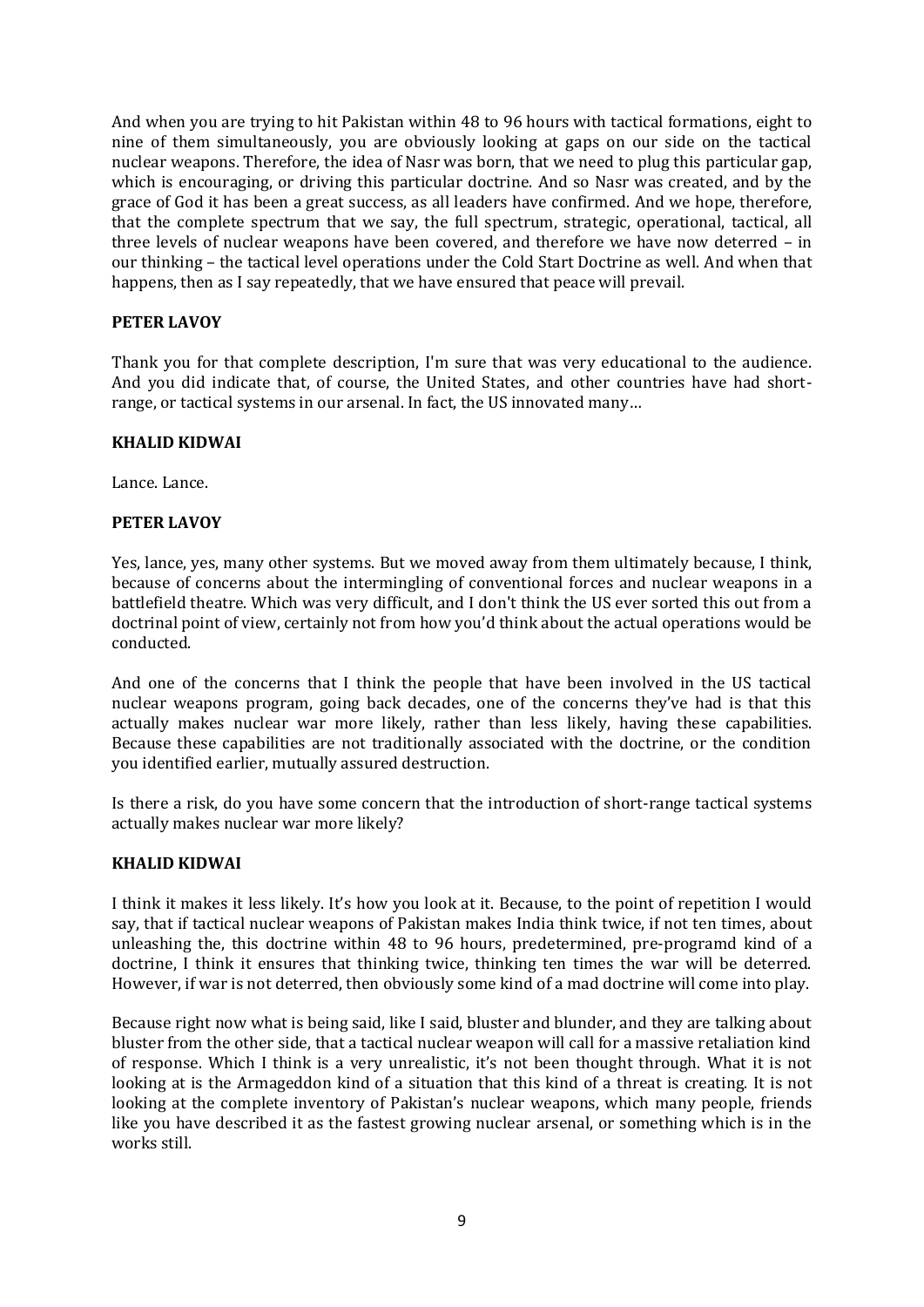So, when you have that kind of an inventory on the Pakistani side, and there is the other side which is talking of massive retaliation in response to an all tactical nuclear weapon, I think it has not been thought through. Because they are not taking into account the balance of nuclear weapons of Pakistan, which hopefully not, but has the potential to go back and give the same kind of dose to the other side. And this is the kind of mutually assured destruction which must ensure that sanity prevails.

So, starting from the tactical nuclear weapons, if sanity prevails, and I hope that sanity will prevail, because after all on the other side also there are sane people, therefore the concept of peace must be reinforced. And if the concept of peace is reinforced, then these weapons served the objectives for which they were designed. And like I said, the debate has been hi-jacked towards the lesser issues of command and control, and falling into wrong hands, which is a lesser issue.

There are steps, and there are ways and means of taking care of that, and we have tried to do that, so that that doesn't happen, these kind of fears that prevail. But the main purpose of the DNWs, the Nasrs etc. is to ensure that war will not break out.

# **PETER LAVOY**

Thank you for that. I'd like to ask you a question about another weapons system on the other side of the spectrum. And this probably, the poster, the photograph has probably been placed on the wall under your successor's time most recently. Your country recently tested the Shaheen-III, which is a much longer range, intermediate range ballistic missile.

Can you tell us what the range of that missile is, and what is the logic for developing something with such a long range, that would extend well beyond the mainland of India?

# **KHALID KIDWAI**

The announced range is the actual range, and that is 2,750 kilometers. There is nothing less, and it has nothing more beyond that. I recall some people calling it, saying that it might be 4,000 kilometers etc, which is not correct.

2,750 kilometers, as of today, is the range of Shaheen-III. And it has a logic. The logic is that, you say that it goes beyond the territory of India, it does not go beyond the territory of India, because what we are counting on also is not just the main Indian landmass, the peninsula, the eastern dimension, the southern dimension. There is, of late, there have been reports of the Nicobar, and the Andaman Islands in the Bay of Bengal, being developed as bases, potentially as strategic bases. And if those bases are not covered by Pakistan, and Shaheen-III does that, with 2,750 kilometers, if those bases are not covered then inadvertently Pakistan will be allowing, so to say, a second strike capability to India within its land borders.

The Nicobar, and the Andaman Islands are very much part of India, not in main landmass, but their islands. I'm sure you know where they are, but they are being developed as strategic bases, and therefore Pakistan cannot afford to let any landmass, whether it's an island, or it's a mainland, to be out of its range. And therefore, 2,750 is a very well calculated range. And I don't particularly expect us to go beyond that, because it is now a comprehensive coverage of any particular land area that India might think of putting its weapons.

# **PETER LAVOY**

You just said at the end, you don't expect your country to develop a capability with longer range in the future.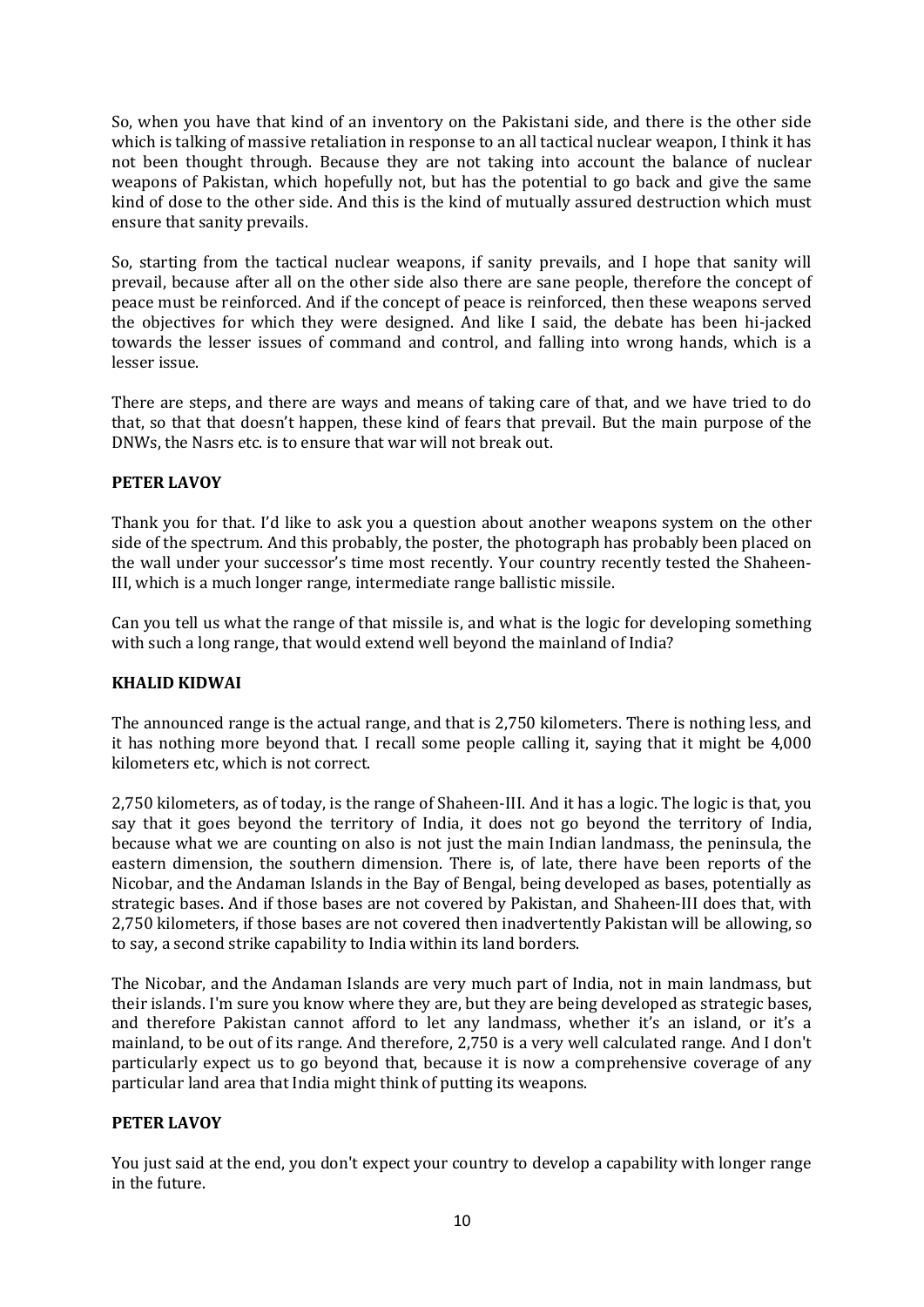# **KHALID KIDWAI**

There's no need.

## **PETER LAVOY**

I think that the military logic of ranging all of your adversaries' potential strategic capabilities is probably understandable, certainly to the military people in the audience. But there's a political dimension with the Shaheen-III that I think is troubling to the US government, and to many other governments of representatives here in the audience, that now you'll have the ability to reach many other countries, in the Middle East, for example, that Pakistan didn't have that capacity in the past.

That's troubling, because in international relations, from a defense perspective, you need to look at other countries in terms of the capabilities they have, not just their professed intentions. I wonder if maybe this is a situation where the military logic dominated, and drove the decision to test, and ultimately deploy the Shaheen-III, but that there are other political considerations that perhaps were not taken into account. Or those trade-offs perhaps did not get adequate attention, and that maybe this is going to create more political difficulty for Pakistan in the future.

## **KHALID KIDWAI**

I do not know, frankly. Why should create political difficult for Pakistan in the future? Because the logic is very straightforward, that I have explained. It is, the program itself is India specific, India has a certain landmass, we need that reach to cover India's landmass. 2,570 is barely sufficient to cover the areas of India. I do not know what are you really hinting at, why should this particular range be troublesome for anybody else?

Why is India's 5,000 kilometers not troublesome? Why is India's 10,000 and 12,000 kilometers program not troublesome? Why is India's space program with the ICBM potential capability not troublesome? Why is 2,750 troublesome? I mean, India's [inaudible 00:39:24] 5,000 kilometers which purportedly is supposed to be covering China, but then in the same way you change its direction, it covers so much else. And then they are not stopping at 5,000 kilometers, they are going up to 10,000 and 12,000 kilometers in ICBM etc. They are all in the works.

Why are those then just not troubling the rest of the world? Why is 2,750 kilometers bothering?

#### **PETER LAVOY**

Well, why don't we open this discussion up to the audience, and I would ask you to, we have people with microphones, I think, in each of the aisles. I'll start, but please identify yourself and ask a brief question, and we'll start right here. This woman right here, and then we'll turn over here, and we'll keep alternating around.

# **RABIA AKHTAR**

Thank you so much. It's a pleasure listening to you. My name is Rabia Akhtar, and I'm from Kansas State University. My question is, you've referred to international reports about Pakistan's nuclear weapons program being the fastest growing nuclear weapons program. With respect to Pakistan's strategy, I wanted to ask you, is there an end in sight, is there a particular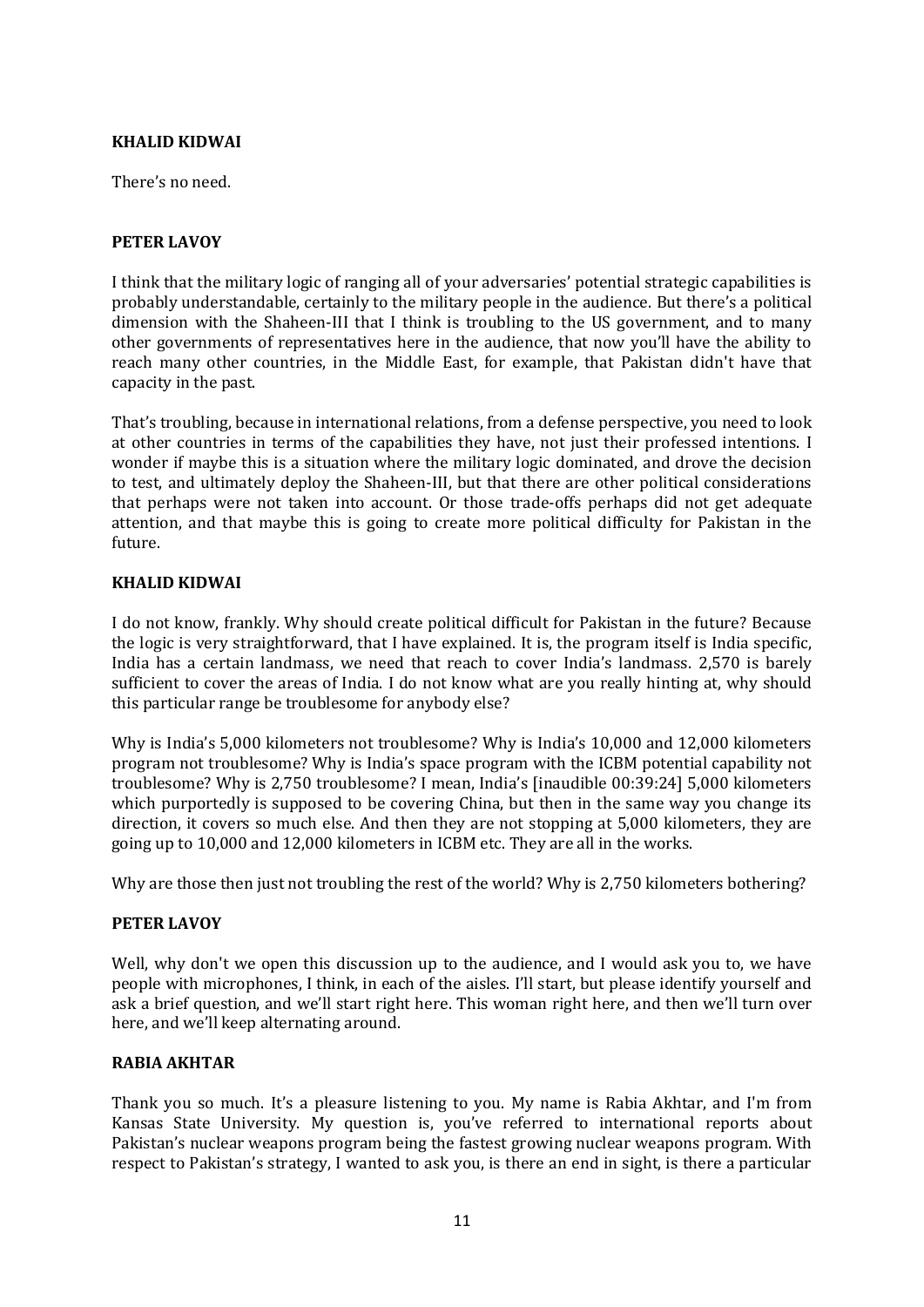number of nuclear weapons that Pakistan is looking at? Will Pakistan stop at some point? Or, is it open ended, dictated by the strategic dynamics of the region? Thank you.

## **KHALID KIDWAI**

Rabia, the program is not open ended. It started with a concept of credible minimum deterrence, and certain numbers were identified, and those numbers, of course, were achieved not too far away in time. Then we translated it, like I said, to the concept of full spectrum deterrence, which was the response to plugging those gaps which were bothering, or driving the Cold Start Doctrine in identifying those gaps etc. Therefore, a certain degree of dynamism came into the program.

And to cover the different additions, if I may say of, that demanded of full spectrum deterrence the numbers were modified. Now those numbers, as of today, and if I can look ahead for at least ten to 15 more years, I think they are going to be more or less okay, and we will be comfortable with that. Because, beyond a certain number you lose the logic, it's not an open ended race. I can assure you on the lighter side, the remaining two walls probably will remain vacant.

#### **PETER LAVOY**

Can you say how many nuclear weapons your country possesses today? Ballpark.

## **KHALID KIDWAI**

Take a guess.

## **PETER LAVOY**

I've got a few guesses. But, let me turn it over here.

#### **MARK FITZPATRICK**

Mark Fitzpatrick, from IISS in London. Like Peter I've had the pleasure of more intimate discussions with you, General Kidwai. You're familiar, I assume, with the statements by members of the Saudi royal family, that if a deal with Iran legitimizes an enrichment program, that the Saudi's would want the same capabilities. This raises the question of how they would acquire enrichment capabilities. No member of the Nuclear Suppliers Group should be providing any such technology, but Pakistan is often mentioned as a potential source.

There's a certain fairness to such a suggestion, given the presumption that the Saudis helped to fund Pakistan's program, and also given that Iran's enrichment program has its origins in Pakistan's centrifuges, maybe it would be fair for the Saudi's to have the same technology. The question is, can you imagine any, can you envision any circumstances where the Saudis might acquire enrichment technology from Pakistan?

#### **KHALID KIDWAI**

I think 90% of your question should be dedicated to the Saudis.

#### **PETER LAVOY**

Well maybe you could just answer the 10%.

# **KHALID KIDWAI**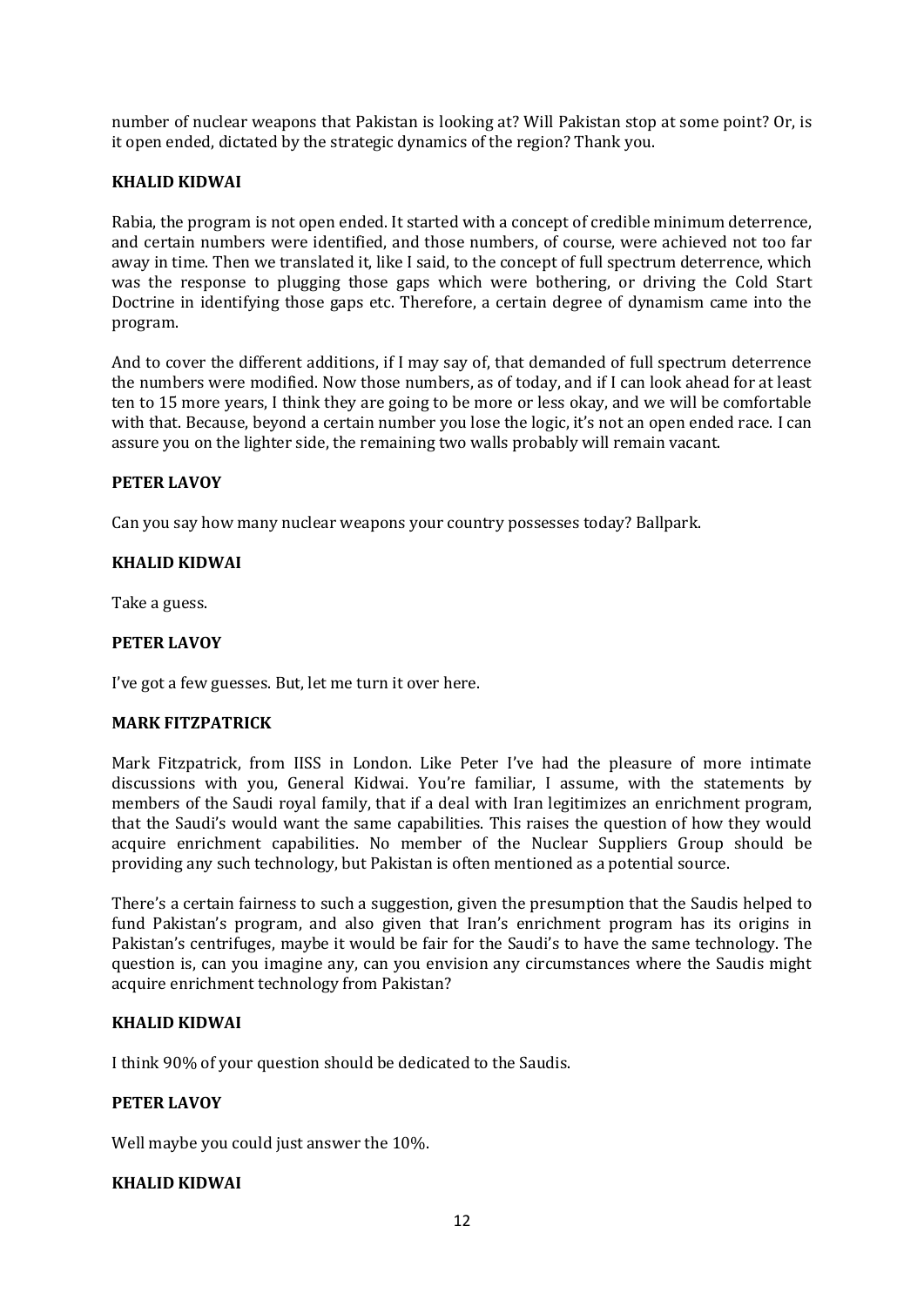I can answer for the 10% that you are insinuating about, perhaps, Pakistan being a potential source for the Saudis. I don't think Pakistan will ever be a potential source for any country. Never. We have got our own logic, we have got our own program, and Pakistan will not be proliferating in any way. I can answer, that is the 10% portion that I can answer for Pakistan.

# **PETER LAVOY**

Thank you, general. Over here.

## **JOHN GOWER**

General, Admiral John Gower, recently, very recently retired from the UK Ministry of Defence. Now you made a very eloquent clarion call for supreme statesmanship in the region, and I think no one here would have anything but very positive reaction to that. And you cited a very tight opportunity for that statesmanship.

A similar statesmanship between the US and the Soviet Union was enabled by a growing culture of transparency and openness on the nuclear weapons which led to a series of reduction, and sustained [inaudible 00:44:37] on the part of US colleagues will forgive me the INF compliance hiccup recently, that has sustained itself. So my question really is, what wiggle room, what maneuver space does your successor have to offer such transparency and openness going into the future? You said that you have set the bar where it needs to be to deter, so where is that wiggle room, where is that maneuver space to give the transparency that will enable such statesmanship? Thank you.

## **KHALID KIDWAI**

I'm not sure whether I've got your question correctly. Transparency of what kind, and to whom?

MALE PARTICIPANT: Well the [inaudible 00:45:18].

KHALID KIDWAI: I mean that, that is very straightforward, it's not a question of my successor of myself, or of any future head of the nuclear program. The, Pakistan follows a policy of ambiguity, and ambiguity in a very well deliberated, and well thought out manner. And to be, if you, like Peter asked, or you're asking whether there will be transparency in giving out the kind of numbers, no, there will never be that kind of transparency, because it will be against the policy of ambiguity that we are forming. So, I don't think any government of Pakistan, and DGSPD is a part of the government of Pakistan, and I don't think any government of Pakistan will want to abandon the policy of ambiguity and provide transparency. I don't foresee that. If you're talking in terms of letting the numbers be known.

#### **PETER LAVOY**

Thank you, General. Yes.

#### **ALEXEI ARBATOV**

I'm Alexei Arbatov from Russian Academy of Sciences and Moscow Carnegie Center. Thank you, General, for your presentation. You mentioned that you call Pakistani nuclear weapons, weapons of peace, and let me assure that you are not alone. Every nuclear weapons state of the nine nuclear states which exist now consider their own nuclear weapons, weapons of peace. So if that is the case, should we worry about nuclear weapons, nuclear arms race, the threat of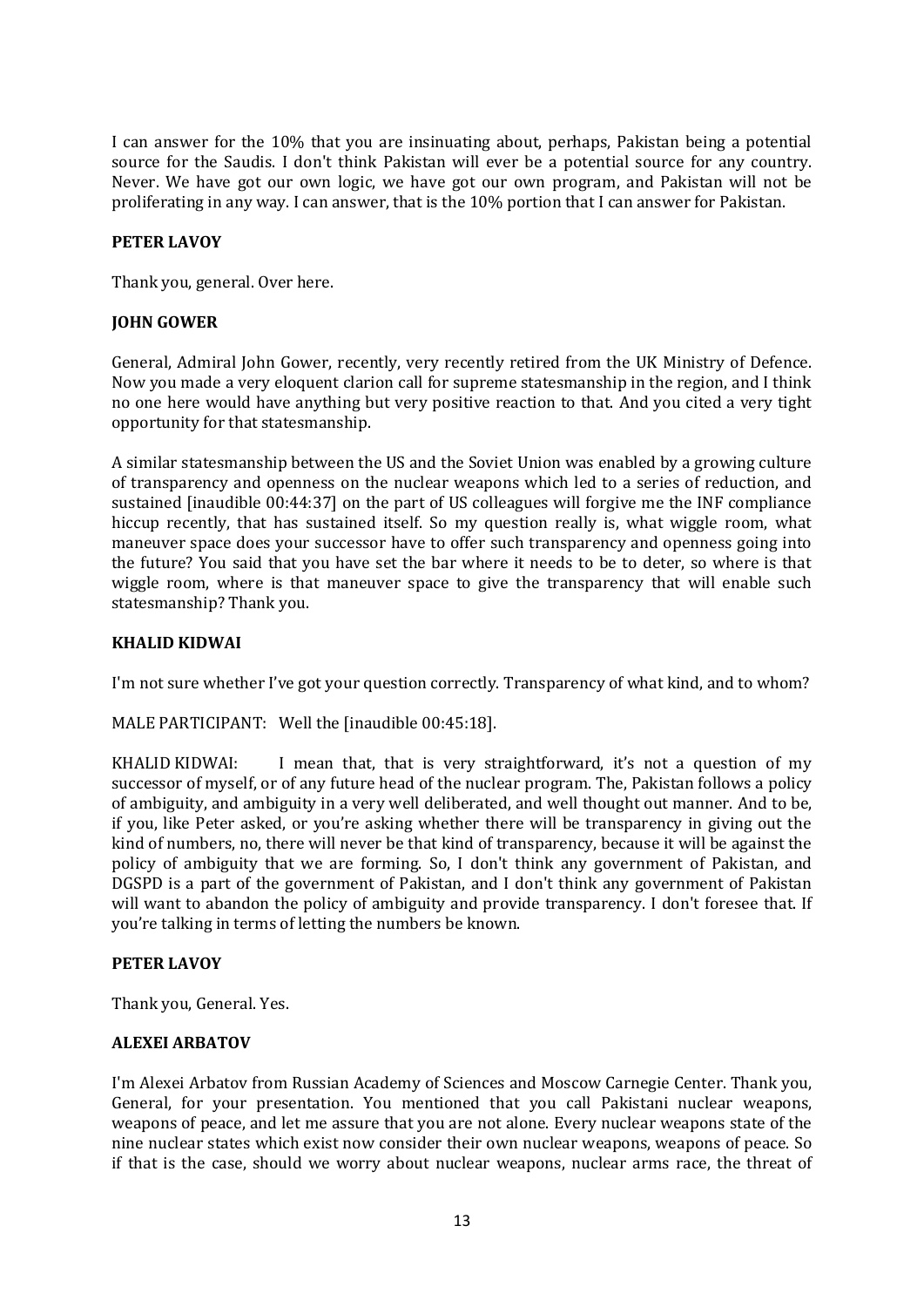nuclear war and escalation, nuclear proliferation at all? Or Pakistan is more fair in its position than other nuclear weapons states?

## **KHALID KIDWAI**

I don't think I have got this question.

## **PETER LAVOY**

Well, I think the gentleman asked, noted that as you referred to Pakistan's nuclear weapons as weapons of peace, so too do other nuclear weapons states refer to their weapons, their arsenals that way. And yet, I think the reason for this conference, one of the reasons is that there still is a great deal of concern about the existing nuclear weapons, and the safety, security and the prospects of nuclear weapons use among nuclear weapons states, and concerns about other countries that would seek to get nuclear weapons because they feel, maybe, similar threats. And there is a nuclear danger, it's known worldwide, every country in the world is concerned about it.

I think the question is, is what is unique about Pakistan that we should rest assured, and not have the concerns that we might have about other country's stockpiles?

## **KHALID KIDWAI**

Very frankly I would not be, of course, like the rest of this, the participants of this conference, and the people at large, we are all concerned very much about proliferation of nuclear weapons, and there must not be proliferation of nuclear weapons.

But these seven, or eight countries who have deliberately opted for nuclear weapons, these are responses to their respective regional threat, or in cases of the super powers, the global threat assessments. And Pakistani possession, decision to have nuclear weapons is very much part of that threat assessment, going back to the 70s, like Peter said. These weapons will continue to form the bedrock, and the cornerstone of Pakistan's security policy, and provide security in a certain threat spectrum, in a certain threat environment that prevails in South Asia. While hoping, of course, that there will not be proliferation of nuclear weapons beyond these seven or eight countries who possess nuclear weapons. That is the best, perhaps, I could say.

#### **PETER LAVOY**

Thank you. Over here.

#### **MUHAMMAD UMAR**

Sir, Muhammad Umar from the National Defence University, Pakistan. You have clearly identified that there were gaps that India was trying to exploit, General V K Singh, former Indian army chief also said Pakistan's only deterred India's nuclear weapons, but not conventional war. And Nasr and Shaheen were the short-range and long-range response to that. And you said Pakistan has only met 95% of its goals. Do we see Pakistan wanting to develop nuclear submarines as part of that full spectrum deterrence, will we see that as part of the next 5%?

#### **KHALID KIDWAI**

I won't say specifically nuclear submarines, but if you're talking of the possibility of Pakistan developing a second strike capability, which is a larger definition, a submarine is just a platform,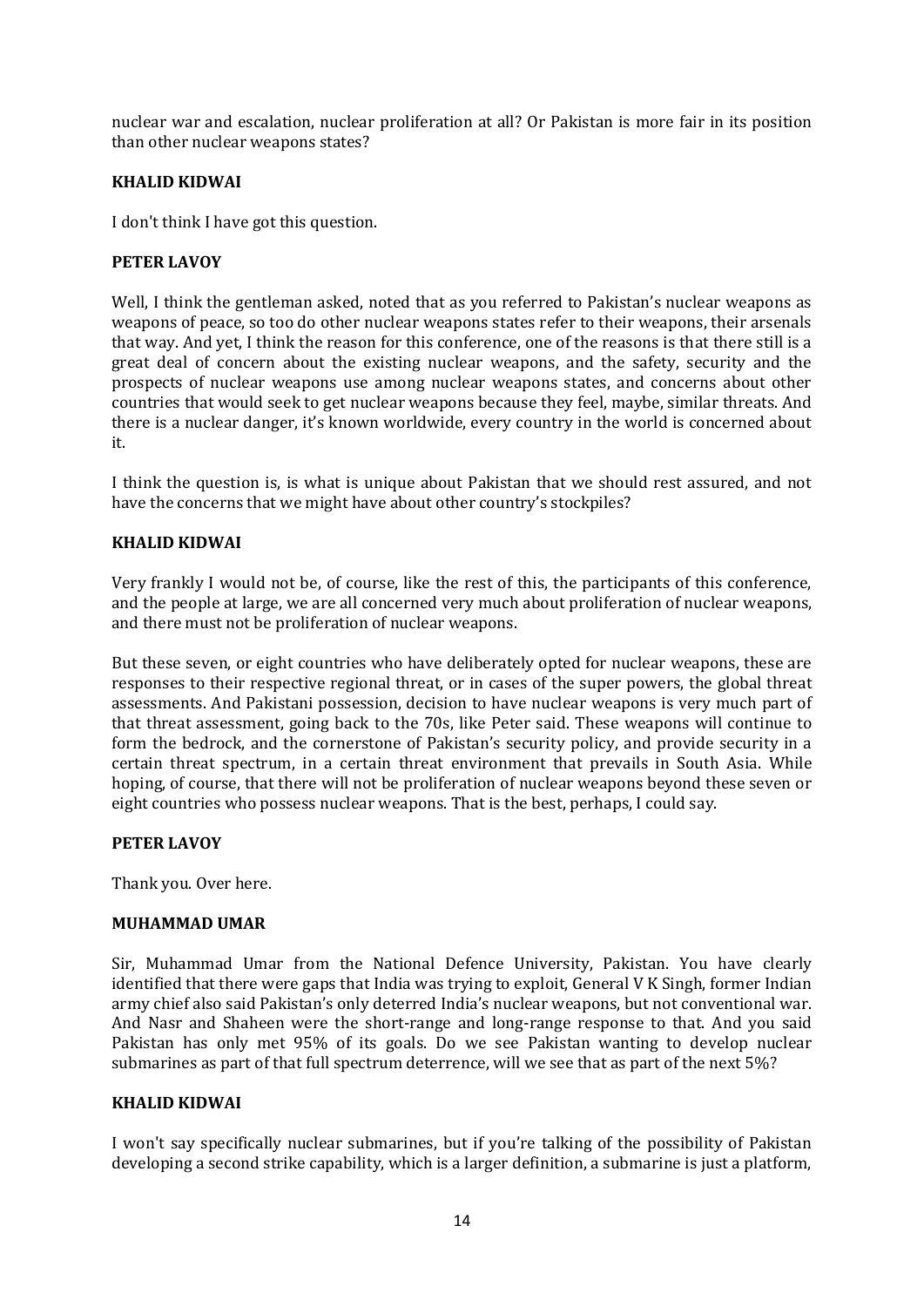but beyond the submarine you'd need a number of other things. Communications with the weapon itself, and so on and so forth.

A second strike capability helps in stabilizing the first strike capability, in my judgment. Therefore, at some point in time Pakistan should be looking at a second strike capability, particularly in a scenario where India is already well on its way. So we can't allow balances, and imbalances to be disturbed. Balances must be maintained. So if there is, I might want to link it with the question that Xabia had asked, whether there's an apparent limit to what might be happening.

If the threat, or the other side is driving a certain, I won't call it a race, a competition, or something which is being developed as a destabilizing element, the Pakistan has to come up with its minimum safeguards. And those minimum safeguards, in our situation today where there is a drive for a second strike capability on the other side, Pakistan cannot be oblivious to it. Therefore, without calling it a specific nuclear submarine, or something, broadly speaking a second strike capability, a limited second strike capability, a modern second strike capability for Pakistan, I think will be helpful.

# **PETER LAVOY**

So, General, if I could just continue. So in that regard you would expect a sea leg of your nuclear deterrent at some point in the near future?

#### **KHALID KIDWAI**

Perhaps, yes. Perhaps, yes. Because a second strike can again take the form of something which is based on land as well, if there's a survivability. But that is not assured. The assured second strike capability comes from being sea based.

#### **PETER LAVOY**

Okay, thank you. Over here.

#### **SALMA SHAHEEN**

Hi, I'm Salma Shaheen from King's College, London. I'm a PSD student, so my questions are related to the nuclear command and control. You know we had a discussion earlier on it as well, but there are some issues that are still, I'm looking forward. So, can you just elaborate about the communication and transportation channels from top to bottom during the intense time of crisis, regarding use, or non-use of nuclear weapons in the region?

Can you also elaborate, if possible, about the possible coordination between the three strategic force commands, army, navy and air force during the crisis time? What sort of coordination they are, there is in plans, if, is it possible you could…

#### **KHALID KIDWAI**

Look, I said that there is the SPD at the focal point for all kinds of coordination, which is working within the order nuclear strategy, and the military strategy, which has been worked out between the three services, and the SPD, or the NCA. So coordination is not an issue at all between the three strategic forces of Pakistan. The SPD is the coordinating authority, and on behalf of the National Command Authority.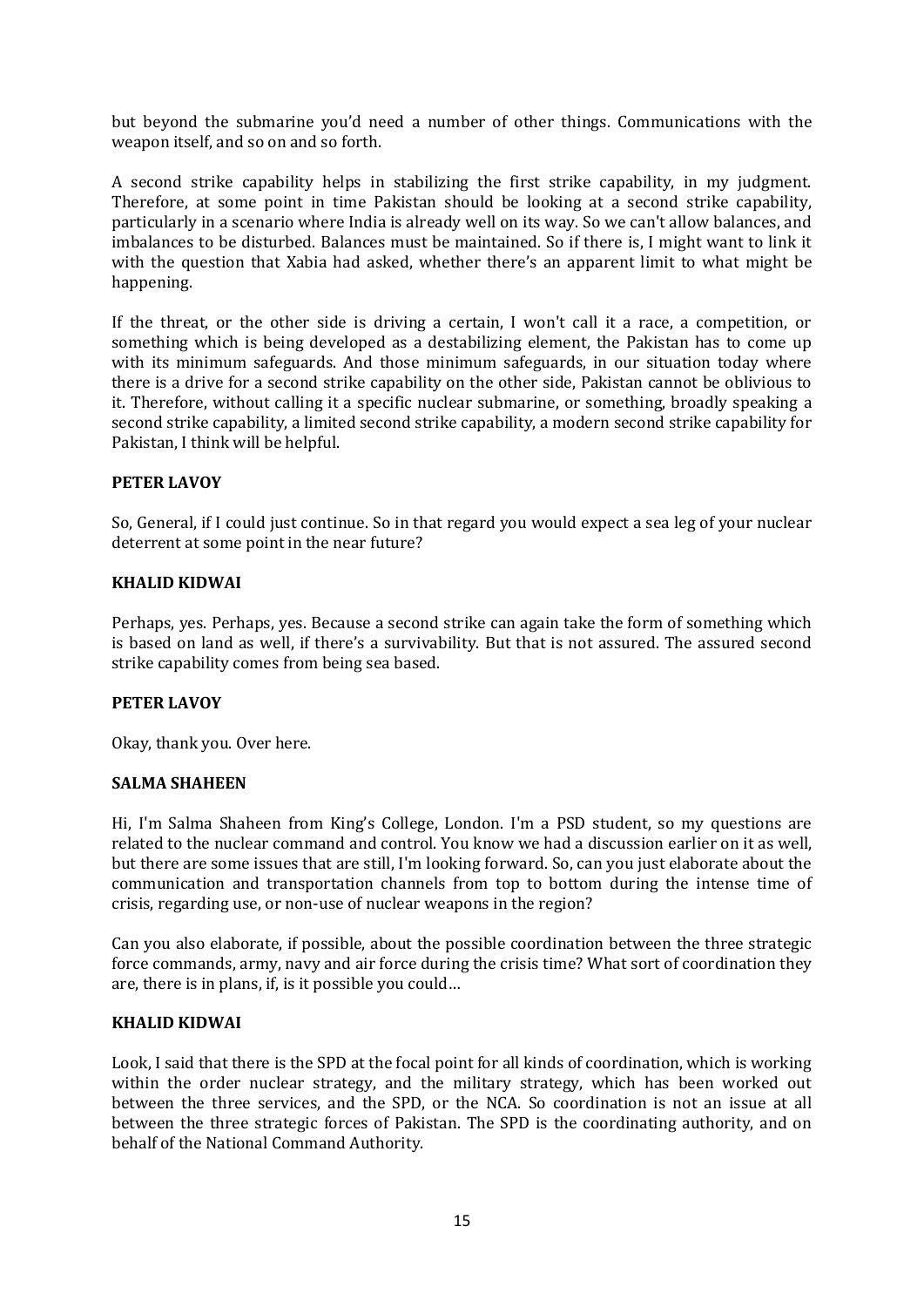If you have studied the division of responsibility, or the delegation of responsibility within the NCA setup you would know that operational control, which means a hell of a lot, lies with the NCA and the SPD. It is only day to day administrative control, some kind of technical control which has been delegated to the three services. So overall operational control, then operational coordination is very much part of operational control rests with the SPD on behalf of the National Command Authority, so there is no issue at all.

About communications, etc., that you… the first part of your question, and transportation, that again comes from within the, that is in the domain of the operational plans of the three services. The communications which are elaborate communications based on the overall concept of the C4 right to SR [unclear 00:53:52], and transportation, logistics, etc., all that is built into operational plans. And all that is developed, controlled, moderated on behalf of the National Command Authority by the SPD.

# **PETER LAVOY**

Thank you. This gentleman here.

# **TONG ZHAO**

Thank you very much. My name is Tong Zhao, from Carnegie Tsinghua Center for Global Policy. I just have a quick follow up question about the submarine matter. It might be relatively easy to put nuclear weapons on submarines, but it is very difficult to develop a very quiet, and survivable submarine fleet. So I was wondering, before Pakistan can develop a really quiet, and survivable submarine fleet, how could a sea based nuclear deterrent capability add to the existing second strike capability of Pakistan? Thank you.

### **KHALID KIDWAI**

I would say it's a work in progress. It's a work in progress where different elements, and different segments will come, are coming in stages. And there will be a time when there will be a platform as well. There will be a time when there will be a weapon. There will be a time where there will communications part of it coming into place. I can say with confidence that we are not too far away from it. So, comprehensively speaking I think this capability will come into play in the next few years.

# **PETER LAVOY**

I'd like to ask a follow up. With the expansion of the nuclear weapons program in the manner that we've been discussing, can your country afford it? Pakistan faces acute budgetary problems, its economy is in very poor shape, there's massive unemployment, very scarce electricity and energy resources. A lot of suffering in the Pakistan population. Is so much expense dedicated to this program justified in light of the misery, and the suffering of a lot of the Pakistani people?

# **KHALID KIDWAI**

I think the question is very valid, absolutely the question is valid. But I would like to also clarify a kind of misconception that goes into the calculations, and figures are floated around by, in a very irresponsible way. Pakistan's nuclear capability has a fraction of the overall defense capability. And as a percentage of the overall national budget has been very much affordable. Notwithstanding the fantastic figures that are quoted in various, by people in irresponsible writings, I do not know where do they get their figures from.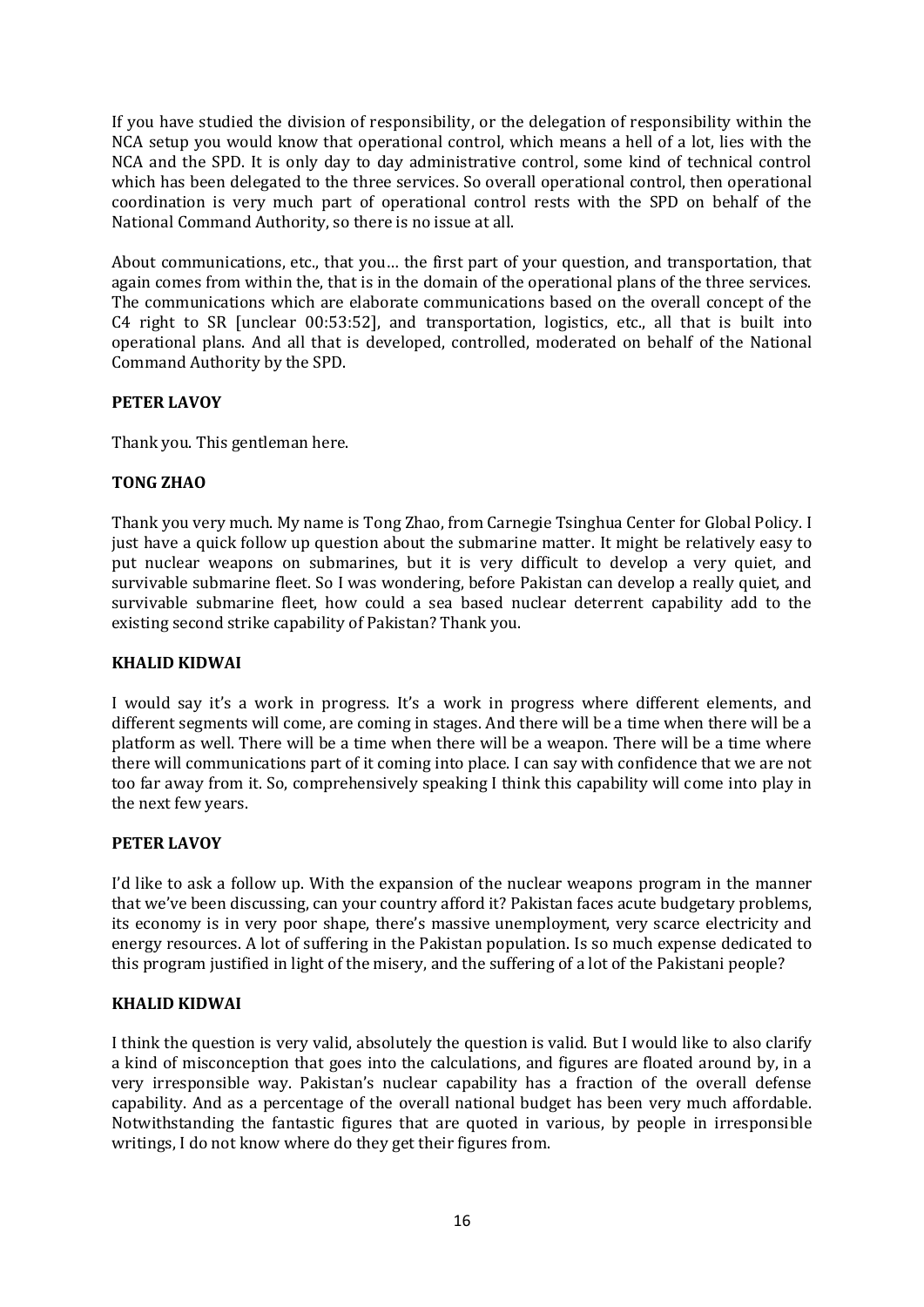But, the amounts that have been spent in the last four decades plus on Pakistan nuclear capability, I assure you, I don't have the figures right now, but it's a fraction of what is spent on the conventional forces, which itself is within the range of about three, now today, it is probably 3 or 3.5% of the GDP overall. So, I think, I mean philosophically speaking, yes, the money spent on defense is always something that for poor countries is very difficult. It's very difficult for them, but then when you're faced with a real life situation, and a survival situation, then nations have to spend money on their defense wisely, sensibly.

I think the expenditure that has gone onto the nuclear capabilities, besides the numbers that I'm saying are fractions, I think it is well spent in the sense that it has overall, the effect has, the end result of the effects that have been created are that since 1971 war has not come to Pakistan. Or conventional war has not come to Pakistan. Aggression has not come to Pakistan. I think it is money well spent.

# **PETER LAVOY**

Thank you. We have about seven minutes left, and I'll go back over here.

# **ANITA NILSSON**

Thank you very much. My name is Anita Nilsson, and I would like to raise a question on the other side of the nuclear program of Pakistan, namely the peaceful side. Doing that in recognition of the bridging function of SPD earlier, and you, yourself in particular perhaps, when it comes to the peaceful program, energy generation. And the advances that has been made in the management of that with the Regulatory Authority, the educational staff, and the various technical measures that have been put in place.

At the same time we had a process now discussed in the conference here on the continuation of the nuclear security summit, and the priorities of that. So, if you would share with us a little bit of your thinking on the stages of the amendment of the convention to the physical protection of nuclear material in Pakistan, that is an important legal instrument for moving ahead with the global aspects of, perhaps the more simple, but still important part of nuclear programs. Thank you.

# **KHALID KIDWAI**

Again, there's…

# **PETER LAVOY**

Can you just restate your question very…

#### **KHALID KIDWAI**

What is the specific question?

#### **ANITA NILSSON**

The specific question is the status for the moment of the process of ratifying the amendment to the convention on the physical protection of nuclear material in Pakistan.

# **KHALID KIDWAI**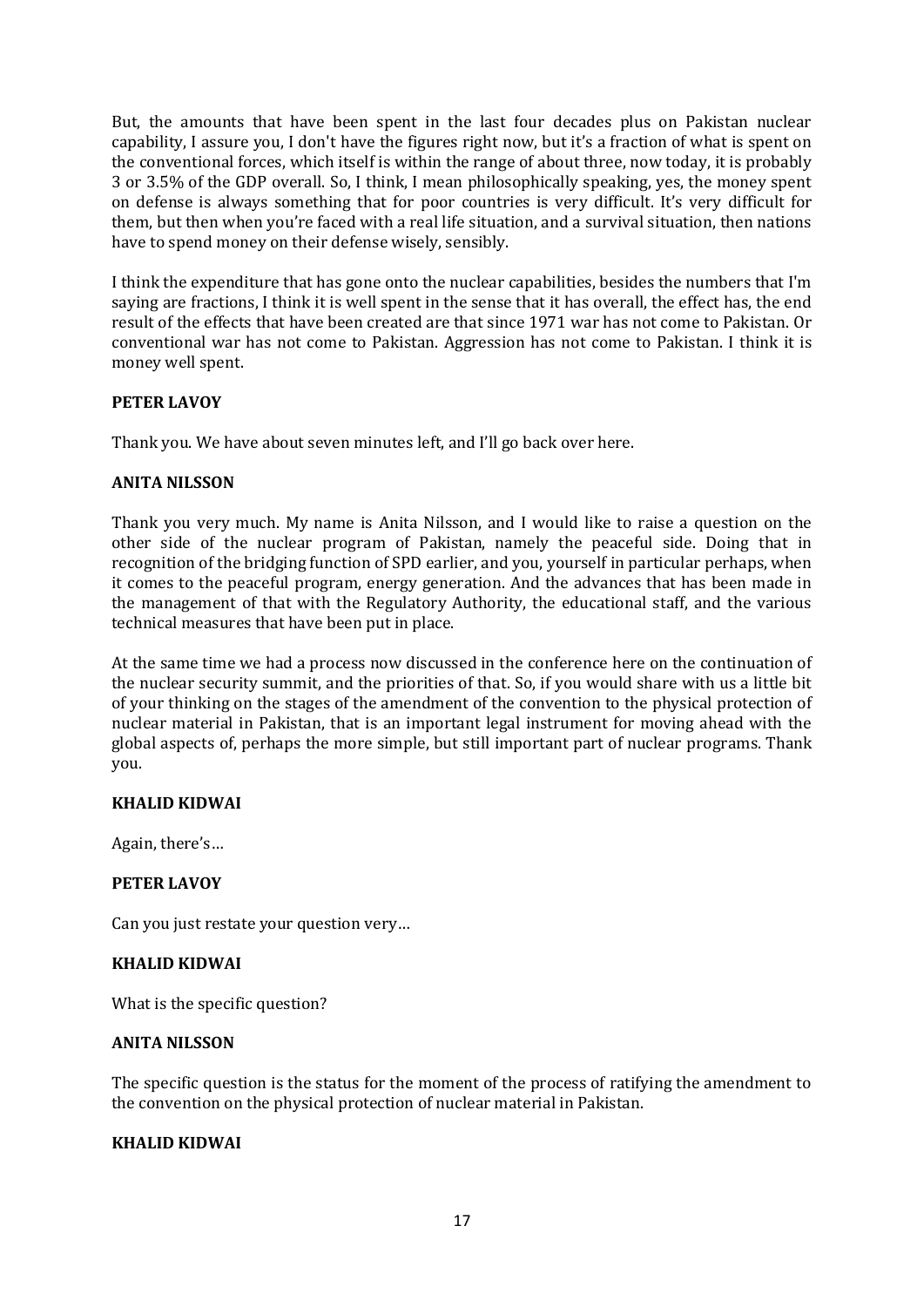Pakistan has been considering this now for many years, if you are aware of this. There are reasons for not, not… signing these two, there are two instruments actually. And those are being, one I know is the last, when I left I know, there was still an inter-agency process which was on. And that inter-agency process, there were certain things that needed to be ironed out. Plus the interest, but I think Pakistan does not have too much against those two protocols, and I see that in the next, I do not know, I can't put a timeline on it, but I think in principle Pakistan at some point should be signing those, there's nothing tremendously wrong with those instruments that Pakistan considers. It's only a matter of inter-agency process that is still on.

# **PETER LAVOY**

Good, thank you. Over here.

# **HAIDU SAN** [unclear]

Thanks for your interesting speech. My name is Haidu San [unclear], I am from [inaudible 01:00:46] School of International Affairs, I have a brief question about, as you said that Pakistan's whole defense program is to deter Indian capacity. And we know that India is investing heavily in the fourth dimension, which is a space. So I would like to know Pakistan is doing to deter India in this space, because Indian space program is so extended, and is going to be more expanded in the coming years. So I would like to know what Pakistan is doing to balance that strategic stability?

# **KHALID KIDWAI**

In terms of their space program?

### **HAIDU SAN**

Yes.

# **KHALID KIDWAI**

In terms of the space program?

#### **HAIDU SAN**

Exactly, the space program.

# **KHALID KIDWAI**

Well unfortunately the space program of Pakistan has lagged behind. Not in any kind of a competition with India, there's no need for a competitive… The Indian space program is not a threatening program, unlike the nuclear program, so there is no competition between India and Pakistan. We wish India well with their wishes to go to Mars, or whatever. But Pakistani space program, in as much as the SPD is concerned, it must meet the essentials of our C4ISR needs. Which means, basically, communications and surveillance. Communication and surveillance.

If Pakistan space program can meet the C4ISR needs of the SPD of the nuclear program, I think SPD will be comfortable with it. Beyond that, if our scientists can take us to the moon, perhaps, I'll be quite fine with that.

# **PETER LAVOY**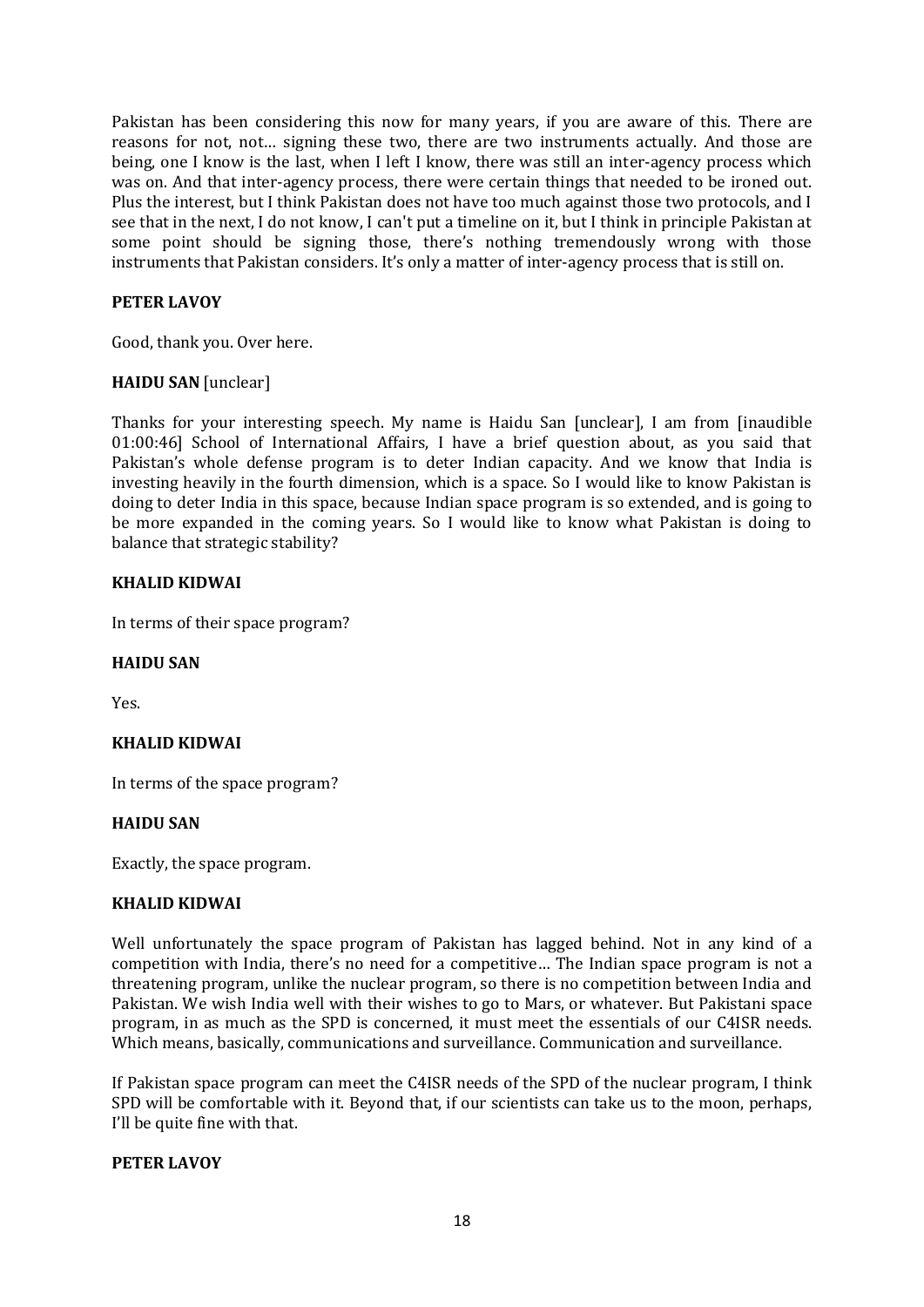Yes, question, this gentleman.

# **ELIVA**

Hi. I'm Eliva [inaudible] from the Middlebury Institute of International Studies at Monterey. Two quick questions. One is that, my interactions with people in America, I have found out that the reason why Pakistan is not getting any favor from the NSG is that the international community's perception about Pakistan has not changed that drastically. Especially because of the AQ Khan affair. But I see that Pakistan is investing heavily internally to try to dispel those concerns. But I don't see any movement outside Pakistan. Is there any diplomatic movement strategy done by Pakistan to counter those two, especially towards the members of the NSG?

And my second question is, you talked about that you have a figure in mind regarding the warheads. Considering the strategic modernizations happening in South Asia, like BMD, and like India's submarine launching nuclear program, would that figure also increase with India's technological modernization?

# **KHALID KIDWAI**

Your second question first. To an extent, yes. Whenever you go into a new program, there are elements of that program and certain X numbers will be required, so to that extent. But I would qualify it by saying that that initial number would also be qualified by the needs for a credible minimum deterrence, minimum numbers, not open ended. That much for that.

Your first question about our interaction with the NSG in the first diplomatic efforts being made, I think Pakistan is making every possible, every conceivable… engagement that is possible to convince the international communities, the powers that matter, that NSG exemption has not been a stabilizing factor for South Asia. NSG membership will be a further destabilizing step. I mentioned it in my opening remarks also, that friends who matter, who have the good of South Asia instead of instability in mind, they must be helpful, not destabilize our delicate situation.

So, diplomatic efforts are being made internationally, in the out [inaudible 01:04:49] capitals, and there is a dialogue going on with the NSG Troika, I'm aware of that. But there is up to a point that Pakistan has its limitations that you can make your case, but of course the decision to accept that case or not is not ours. As far as making the case is concerned I think Pakistan is making the best case that it can. Of course this is not something that comes in newspapers everyday, so you, one has to not be aware of it, but on the diplomatic circles, at the diplomatic level I think all efforts are being made to try and tell the world that this is going to be destabilizing. There is this famous phrase that has been coined, criteria based approach. You set a set of criteria, and India meets that criteria, Pakistan meets that criteria, the members should be open to it.

# **PETER LAVOY**

I think, [overtalking], we're coming close to our…

# **KHALID KIDWAI**

She's been wanting to ask that question for a long time.

# **PETER LAVOY**

Okay, so this young woman up here, please. Can you give her the microphone please?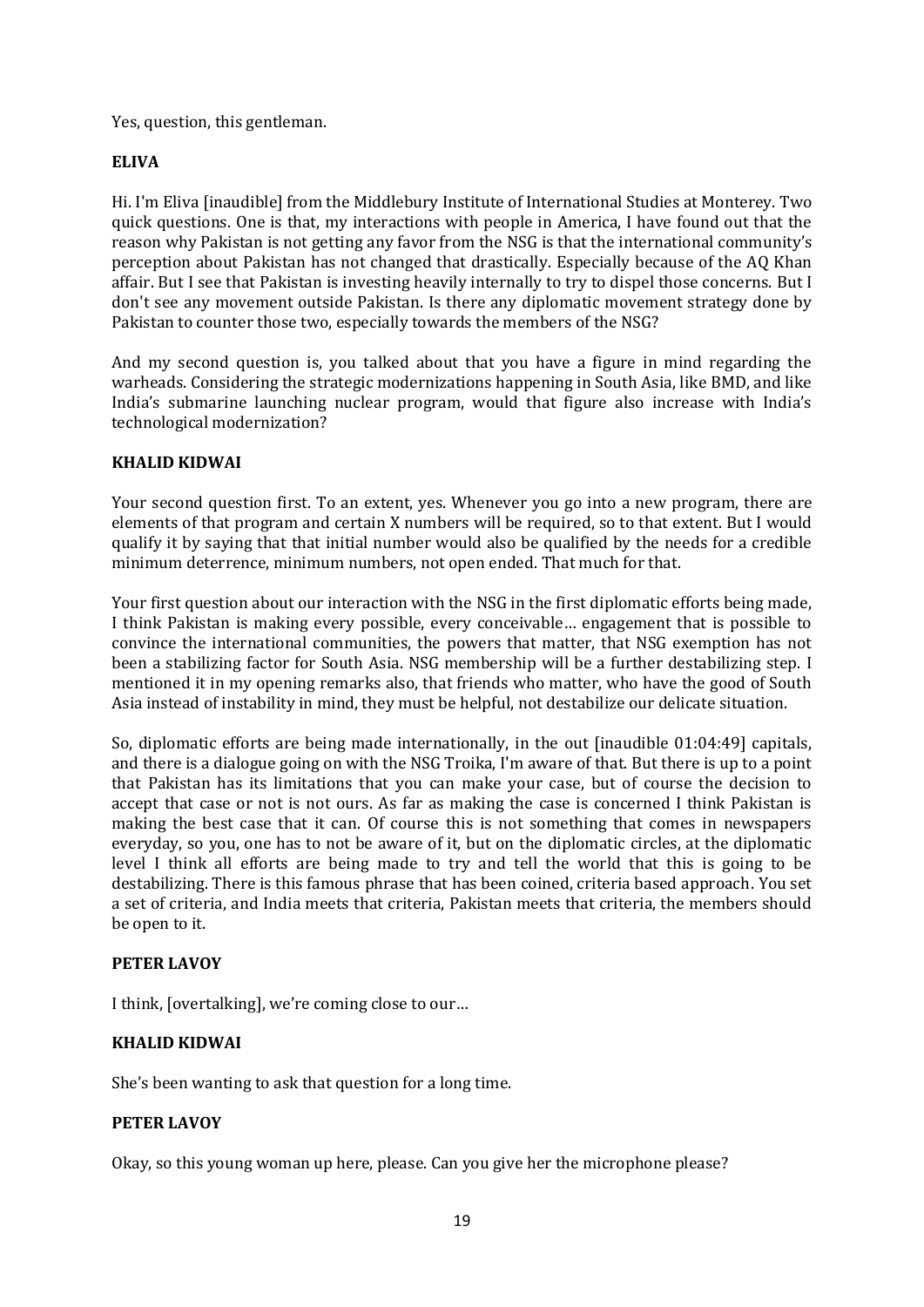### **GENIE NGUYEN**

Thank you, General Kidwai. My name is Genie Nguyen with the Vietnamese Voice of America. At the opening you said that, you talked about this distant relationship between India and Pakistan, and you also said that the nuclear power that Pakistan is holding has great achievement for the fact that you think it's peaceful, it's aiming to peaceful resolution. So I understand that Pakistan is the only ally that China has, and given that China has a very well developed space program, well developed… nuclear program, and well developed submarine naval program are under way, where do you think the leadership of Pakistan, especially you, can advise the Pakistani leadership to use your ally with China to promote peace and security in Asia? Given the connection between Pakistan, China and North Korea. Thank you.

## **PETER LAVOY**

Thank you. An interesting nuclear alliance.

## **KHALID KIDWAI**

I think it's more in the domain of diplomacy than in, they are on the SPD really. But, Pakistan and China, of course, have been old allies since the '60s. It's a source of strength of peace in the region, particularly in South Asia. It is not an alliance against any other country. It is an alliance that has helped both countries achieve their respective objectives. It must go further, but your observation that China is the only ally of Pakistan, I think is not entirely accurate.

## [Background talking]

Pakistan is the only ally of China? Again I would disagree with that, I think China has plenty of allies. China is not, is almost heading towards a super power state, yes, it has many, many allies, Pakistan is not of the... maybe if you can beg to differ. But, I mean it's a compliment if you say that Pakistan is the only ally of China, I take it as a compliment, but in my perception China has many friends, many, many friends. They are playing their role at the global level, in a most positive way, and a constructive way, and they are already finding their place under the sun in their global affairs, and I think they will find in due course also. But I can assure you that as far as their space capability is concerned, their nuclear capability, etc, is concerned, some other capability that you mentioned.

On the peaceful side, on the peaceful side nuclear energy particularly, space, yes, we are taking help, it is not a secret, they are providing us with nuclear reactors for energy. Energy is a big issue in Pakistan, energy deficiency. So, I think it's mutual benefit that is going on between Pakistan and China, and I think, so it's a positive for the region of South Asia, particularly, and for Asia generally.

#### **PETER LAVOY**

Thank you, General. I think this raises an interesting issue, and I think it's been a theme through a number of the questions. Countries are often judged not only on what they do, and what they say, but on the friends they keep, and the relations they have. And I think that's why there was so much mistrust about the Pakistan nuclear effort when A.Q. Khan did have relations with North Korea, Iraq, Libya and Iran, and you've done a great deal to consolidate, to gain full control over the weapons program, and there's no evidence in, that I'm aware of, of other connections with other states subsequent.

But I think the still troubling is the connection that the Pakistan state has with militant groups. I'm not suggesting that Pakistan would ever aid militants with, provide nuclear capabilities to